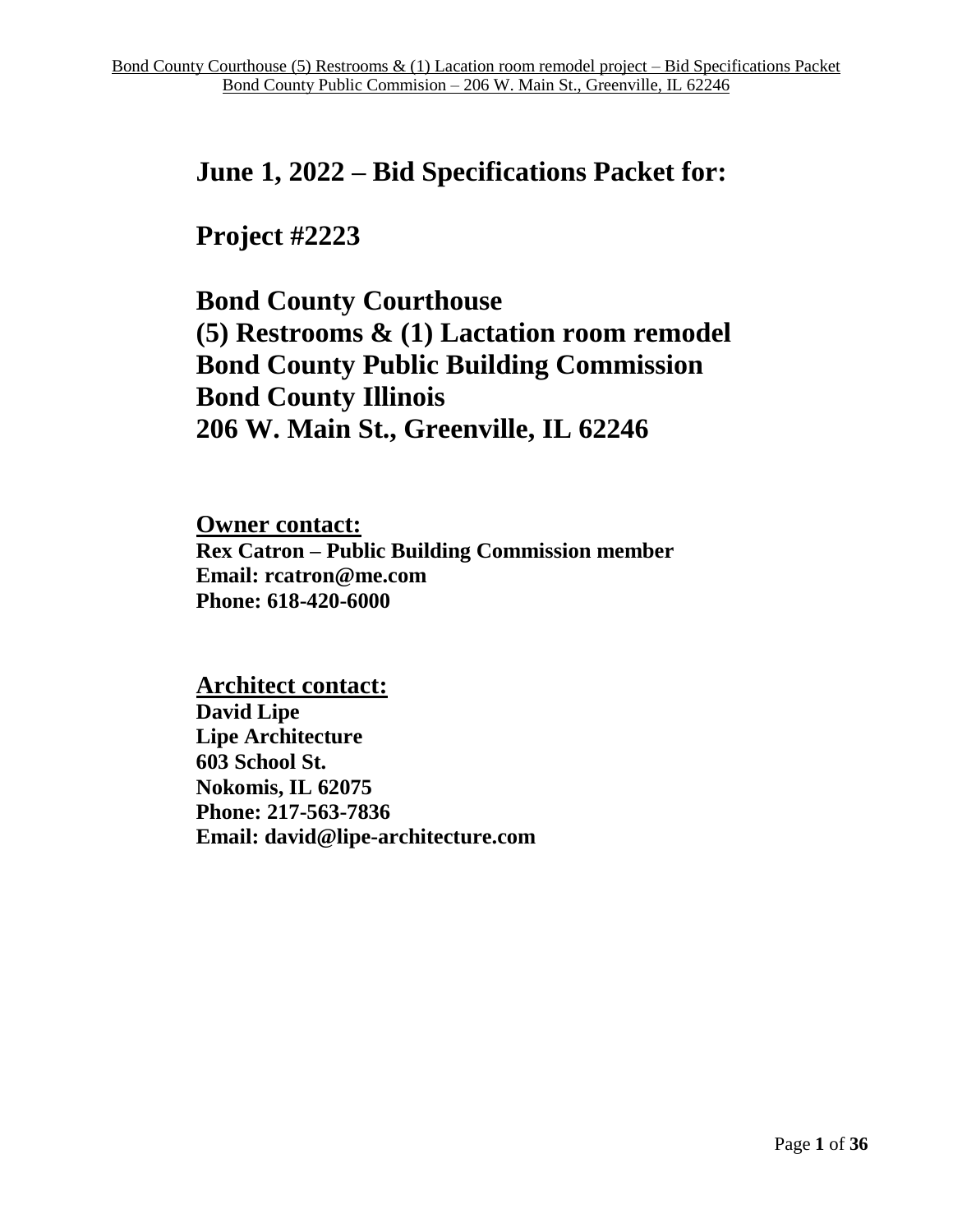## TABLE OF CONTENTS

Document 00 03 00 Table of Contents

BIDDING REQUIREMENTS, CONTRACT FORMS, AND CONDITIONS OF THE CONTRACT

| Document 00 21 00 | Instructions to Bidders      |
|-------------------|------------------------------|
| Document 00 41 00 | <b>Bid Forms</b>             |
| Document 00 52 00 | <b>Agreement Forms</b>       |
| Document 00 61 00 | <b>Bond Forms</b>            |
| Document 00 72 00 | <b>General Conditions</b>    |
| Document 00 91 00 | <b>Precontract Revisions</b> |

**SPECIFICATIONS** 

DIVISION 01 - GENERAL REQUIREMENTS

| Section 01 10 00 | Summary                                  |
|------------------|------------------------------------------|
| Section 01 30 00 | <b>Administrative Requirements</b>       |
| Section 01 40 00 | <b>Quality Requirements</b>              |
| Section 01 50 00 | <b>Temporary Facilities and Controls</b> |
| Section 01 60 00 | <b>Product Requirements</b>              |
| Section 01 70 00 | <b>Execution and Closeout</b>            |

#### DIVISION 02 - SITE CONSTRUCTION

Section 02 14 19 Selective Demolition

#### DIVISION 09 - FINISHES

Section 09 30 00 Tiling Section 09 91 00 Painting

## DIVISION 10 - SPECIALTIES

 Section 10 21 13 Toilet Compartments Section 10 28 13 Toilet Accessories

#### DIVISION 22 - PLUMBING

Section 22 03 00 Plumbing Fixtures<br>Section 22 05 00 Common Work Re Common Work Results For Plumbing

#### DIVISION 23 - HVAC

Section 23 00 00 Heating Ventilating & Air Conditioning

## DIVISION 26 - ELECTRICAL

| Section 26 05 00 | Common Work Results for Electrical |
|------------------|------------------------------------|
| Section 26 51 00 | Interior Lighting                  |

END OF TABLE OF CONTENTS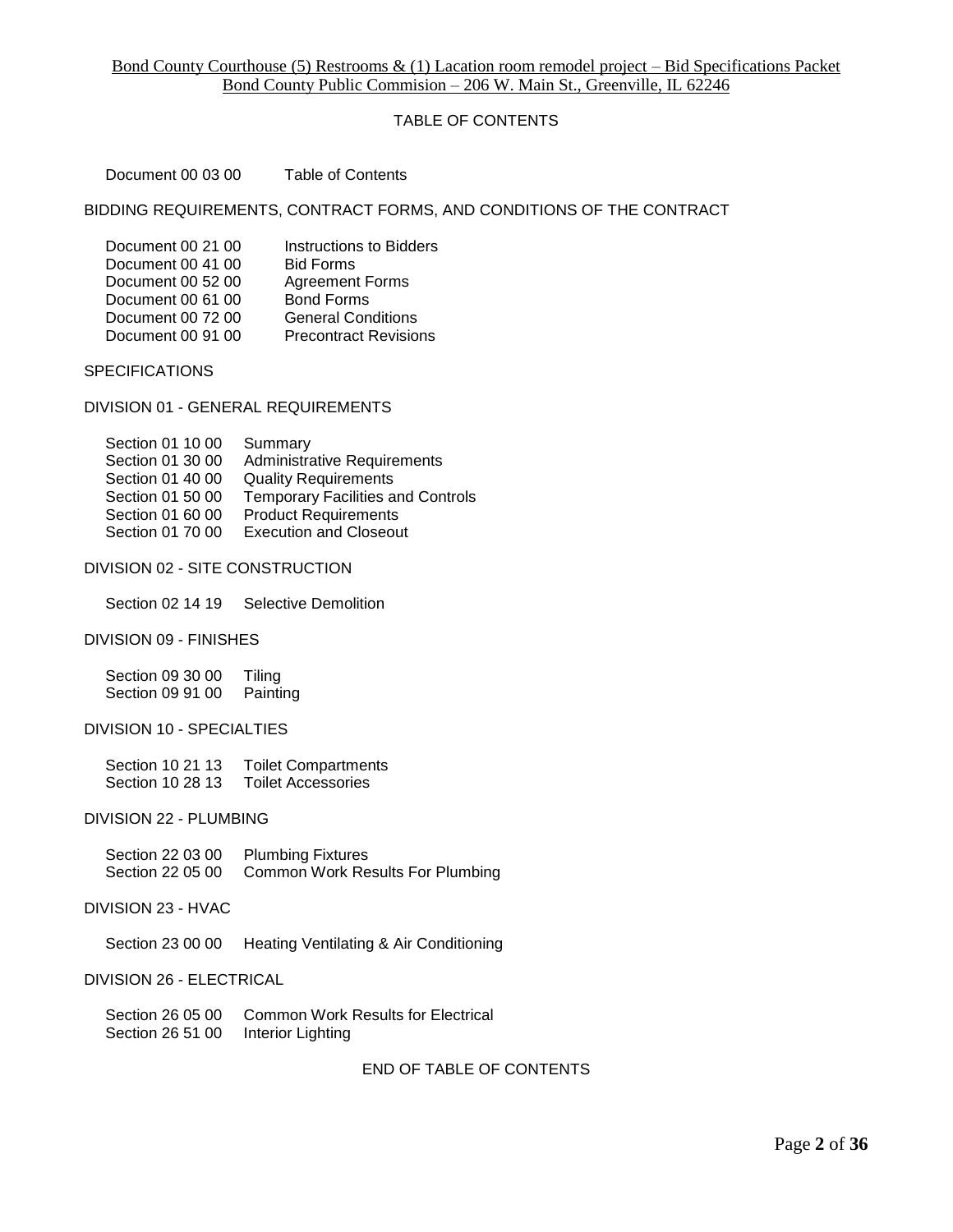## DOCUMENT 00 21 00 INSTRUCTIONS TO BIDDERS

1. Project Name and Location:

Bond County Courthouse (5) Restrooms & (1) Lactation room remodel Bond County Public Building Commission Bond County Illinois 206 W. Main St., Greenville, IL 62246

- 2. Bidding Documents: This document contains instructions to bidders for the project named above. This bidding document is not part of the Contract Documents, unless specifically referenced in the Owner/Contractor Agreement.
- 3. Bid Documents: To obtain bidding documents contact:

Attention: Rex Catron – Public Building Commission member Email: rcatron@me.com Phone: 618-420-6000

- 4. Deposit for Documents: A deposit is not required.
- 5. Submission of Bids: Submit Bid Form before the time and date below. Late submissions will not be considered. Submit bids in sealed and labeled envelopes with the project name and bidder's name on the outside of the envelope. Mark the envelope: 'Bid Enclosed - Do Not Open'.

Submit Bid To: Bond County Courthouse Bond County Public Building Commission Bond County Illinois 206 W. Main St., Greenville, IL 62246

Date and Time of Day: \_\_\_\_\_\_

- 6. Bid Opening: Bids will be opened in public. Bidders may be present. Bids may not be withdrawn for 30 calendar days after receipt of bids. Announcements of bid results will be made within 14 days after receipt of bids.
- 7. Bid Security: A bid security is required in the amount of 5 percent of the bid amount. Bid security must be in the form of an AIA A310 bid bond, certified check, or cashier's check made payable to the Owner. Bid security will be forfeited if a bidder who has been awarded the contract fails to execute the Owner/ Contractor Agreement within 10 days of notification by Owner. Bid security for unsuccessful bidders will be returned no later than 30 days after the contract is first awarded.
- 8. Bonds: A Performance and Payment Bond is required. Each bidder shall submit evidence of bondability for the entire value of the work. Bonds must be executed by a surety company licensed to do business at the location of the project. Bond form shall be AIA Document A312.
- 9. Modifications: Oral, fax or email modifications to bids will not be considered.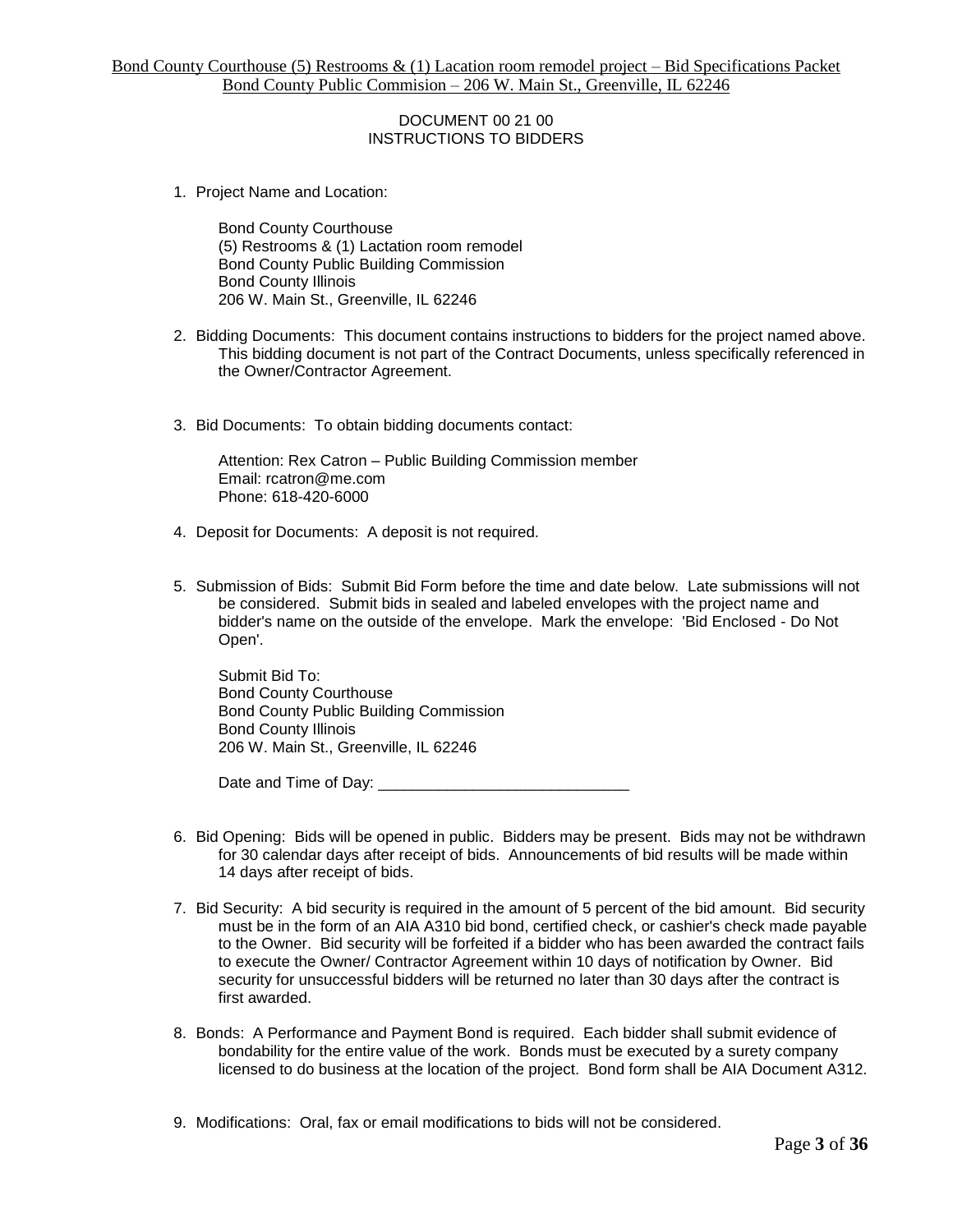- 10. Acceptance of Bids: The Owner reserves the right to reject or accept any or all bids or to enter into negotiations with any bidder. The Owner reserves the right to waive any alleged breach of technicality.
- 11. Modifications: The Owner reserves the right to modify the Contract Documents and rebid the project, if necessary, to meet Owner's budgetary requirements.
- 12. Questions: During the bidding period, submit questions to the person named below. Questions will be answered in writing and copies distributed to bidders of record.

Attention: Rex Catron – Public Building Commission member Email: rcatron@me.com Phone: 618-420-6000

13. Site Visit: A site visit is required. Contact the person named above to arrange to visit the site.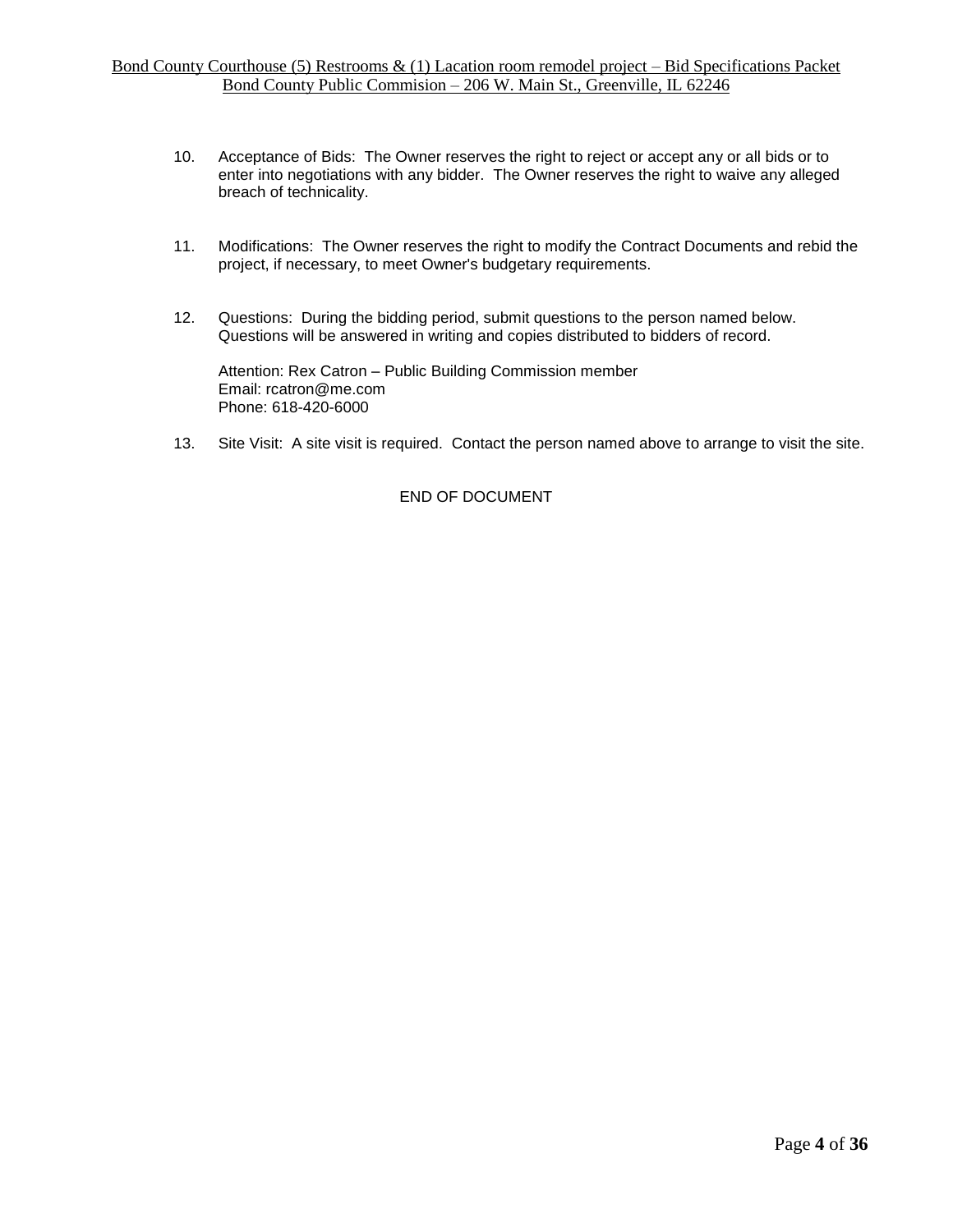## DOCUMENT 00 41 00

BID FORMS

- 1. Submission of Bids: Submit bids in compliance with Document 00 21 00 Instructions to Bidders. Fill in blanks. The Owner reserves the right to reject incomplete bid forms.
- 2. Bidding Documents: This Bidding document is not part of the Contract Documents, unless specifically referenced in the Owner/Contractor Agreement.

Project Name: Bond County Courthouse (5) Restrooms & (1) Lactation room remodel Bond County Public Building Commission Bond County Illinois 206 W. Main St., Greenville, IL 62246

Project Owner:

Bond County Public Building Commission Bond County Illinois 206 W. Main St., Greenville, IL 62246

Name of Bidder:

- 3. Base Bid: The Bidder proposes to perform all of the Work required by the Contract Documents for the amount of: (Fill in amount in words and numbers.) \$
- 4. Bonds: If the Bidder is required to furnish a Performance Bond and Payment Bond (AIA A312) for the entire value of the Work, add the following amount to the base bid amount:
	- $\mathfrak{s}_-$  , and the set of the set of the set of the set of the set of the set of the set of the set of the set of the set of the set of the set of the set of the set of the set of the set of the set of the set of the set
- 5. Alternates: If an Alternate is selected by the Owner, the Bidder proposes to do the Work required by the Contract Documents by increasing or decreasing the Base Bid the following amount: (Fill in amounts in words and numbers)

Alternate No. 1 (See drawing sheet A1): Provide a separate alternate bid to replace all toilet partitions with new floor mounted overhead-braced restroom partitions. Bradley phenolic privacy partitions — Series 400 – Sentinel or equal. Color as selected by owner from standard colors. New toilet partitions to match size & configuration of existing toilet partitions. Field verify all dimensions:

Increase/decrease (underline one) Base Bid by:

 $\mathbb$ 

6. Time: The Bidder proposes the following dates (Fill in):

Proposed Starting Date: \_\_\_\_\_\_\_\_\_\_\_\_\_\_\_\_\_\_\_\_\_\_\_\_\_\_\_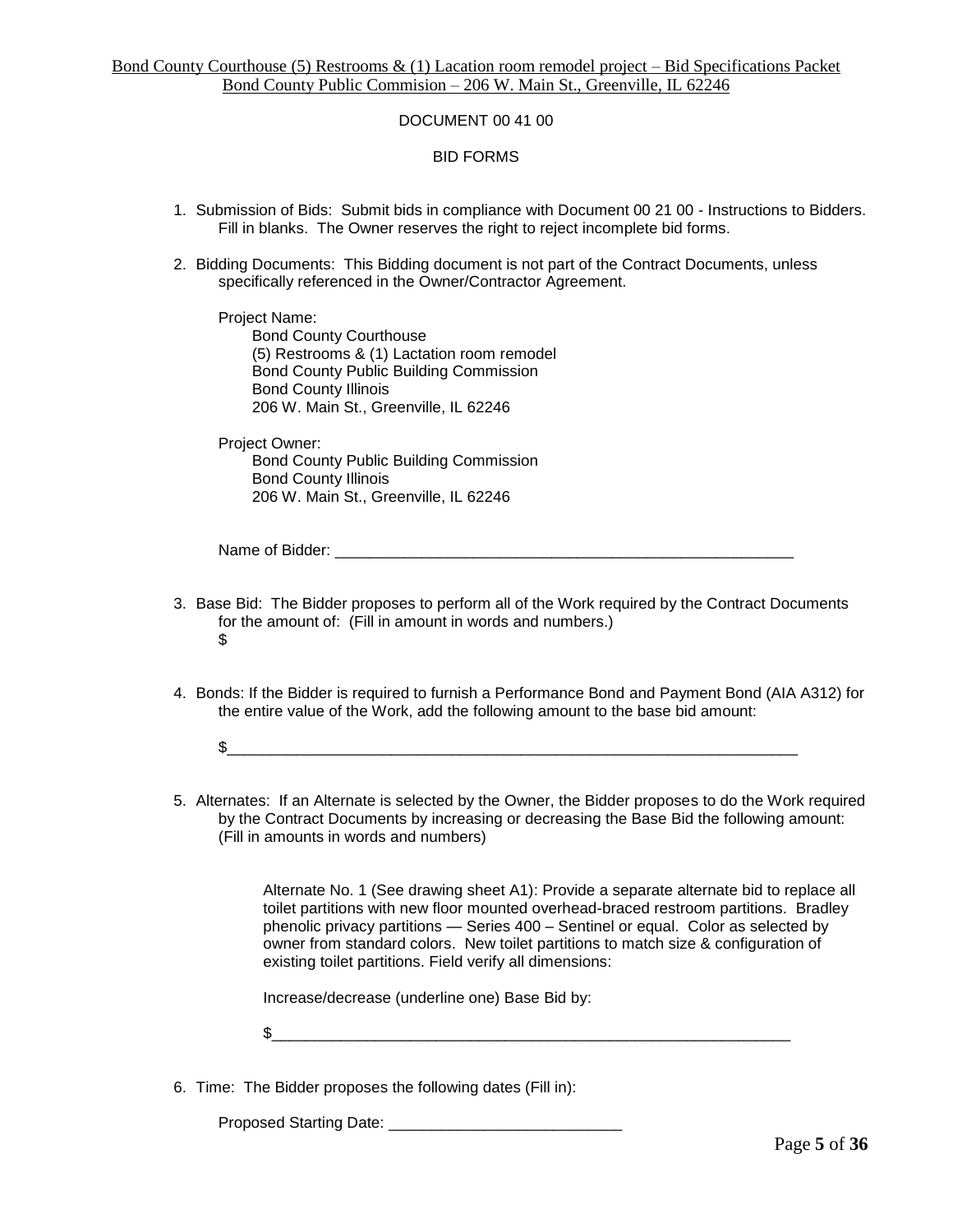Proposed Date of Substantial Completion: \_\_\_\_\_\_\_\_\_\_\_\_\_

7. Submission of Bid Form: By submitting this Bid Form, the Bidder certifies that Bidder has visited the project site, is aware of existing conditions which affect the work, and has reviewed the Contract Documents, including the following Addenda:

(List addenda received)

- 8. Bid Qualifications: Submit bid qualifications and reasons for qualifications with this Bid Form at the end of the Bid Form. Include impact of bid qualifications on time, cost or quality. Bid qualifications may include: Cash flow requirements, assumptions for access to the work, assumptions for staging the work, assumptions for protecting existing and abutting work, proposed modifications to General and Supplementary Conditions, proposed modifications to drawings and specifications.
- 9. Signature: Signed and sealed (Enter date, Bidder's signature, title, name of firm, legal business address, phone and fax numbers, email address):

- 10. Project Manager: Bidder's Project Manager To Be Assigned to the Project (name and brief summary of experience):
- 11. Subcontractors: Bidder's List of Proposed Major Subcontractors (list):
- 12. Bid Qualifications: List of Bid Qualifications by Bidder (If any):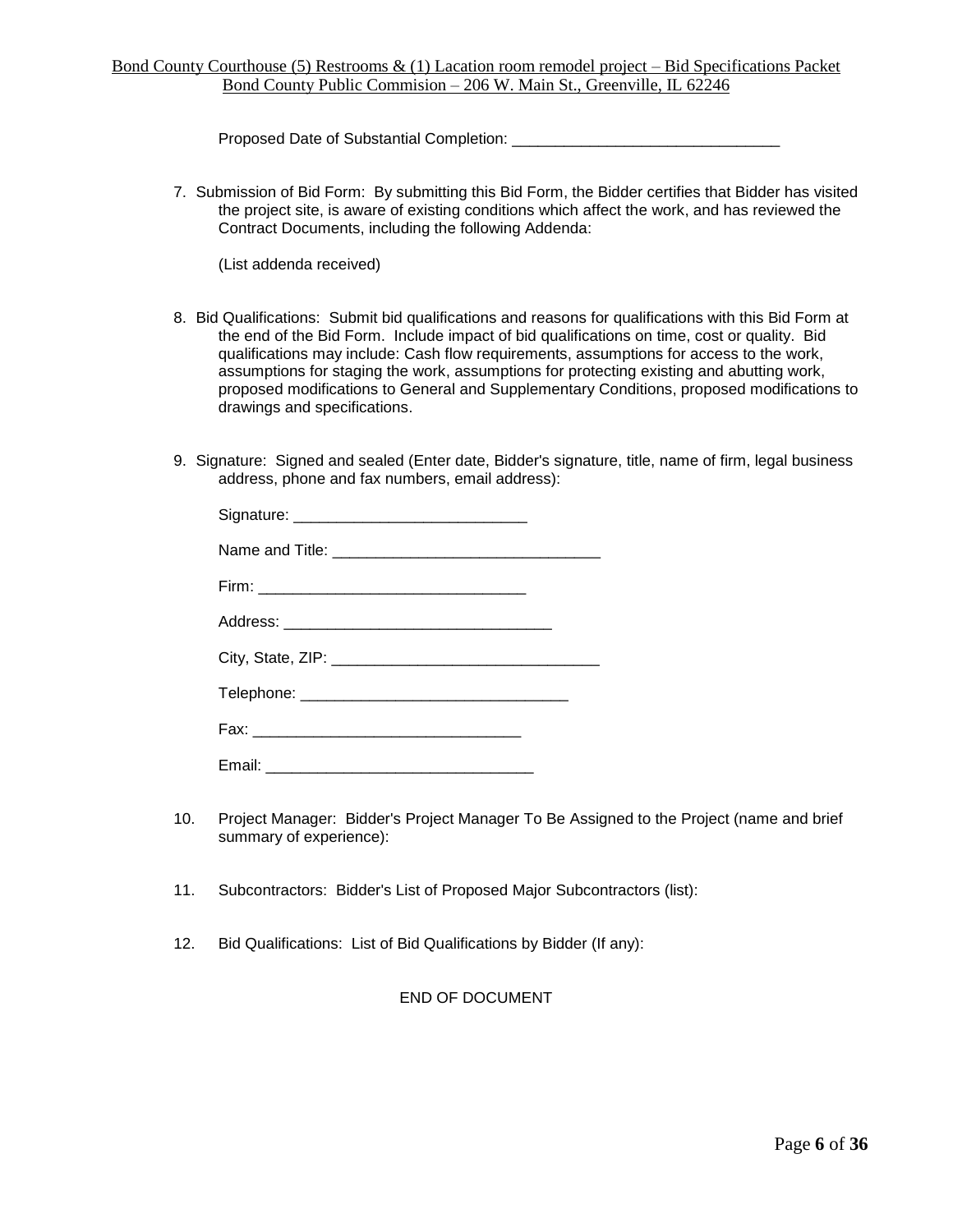# DOCUMENT 00 52 00

## AGREEMENT FORMS

- 1. Owner-Contractor Agreement Form: AIA A107, Owner-Contractor Agreement Form Stipulated Sum - For Construction Projects of Limited Scope.
- 2. Agreement Forms: Agreement forms are available from the American Institute of Architects, Washington, D.C., 202-347-9403. Agreement Forms will be prepared and approved for use on the project by the Owner in consultation with an attorney.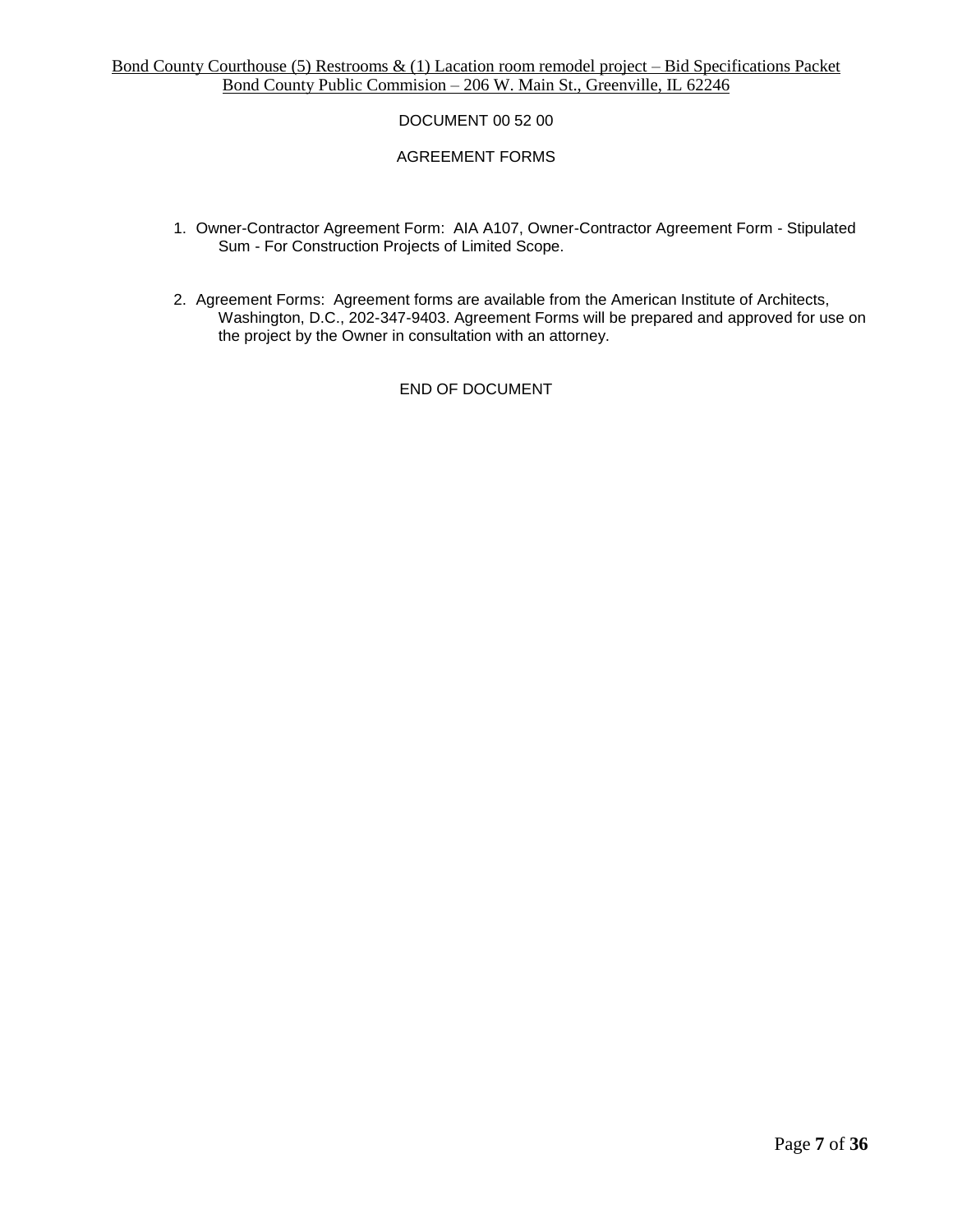# DOCUMENT 00 61 00

# BOND FORMS

- 1. Bid Bond: AIA A310, Bid Bond.
- 2. Performance Bond and Payment Bond: AIA A312, Performance Bond and Payment Bond.
- 3. Bond Forms: Bond forms are available from the American Institute of Architects, Washington, D.C., 202-347-9403. Bond Forms will be prepared and approved for use on the project by the Owner in consultation with an attorney.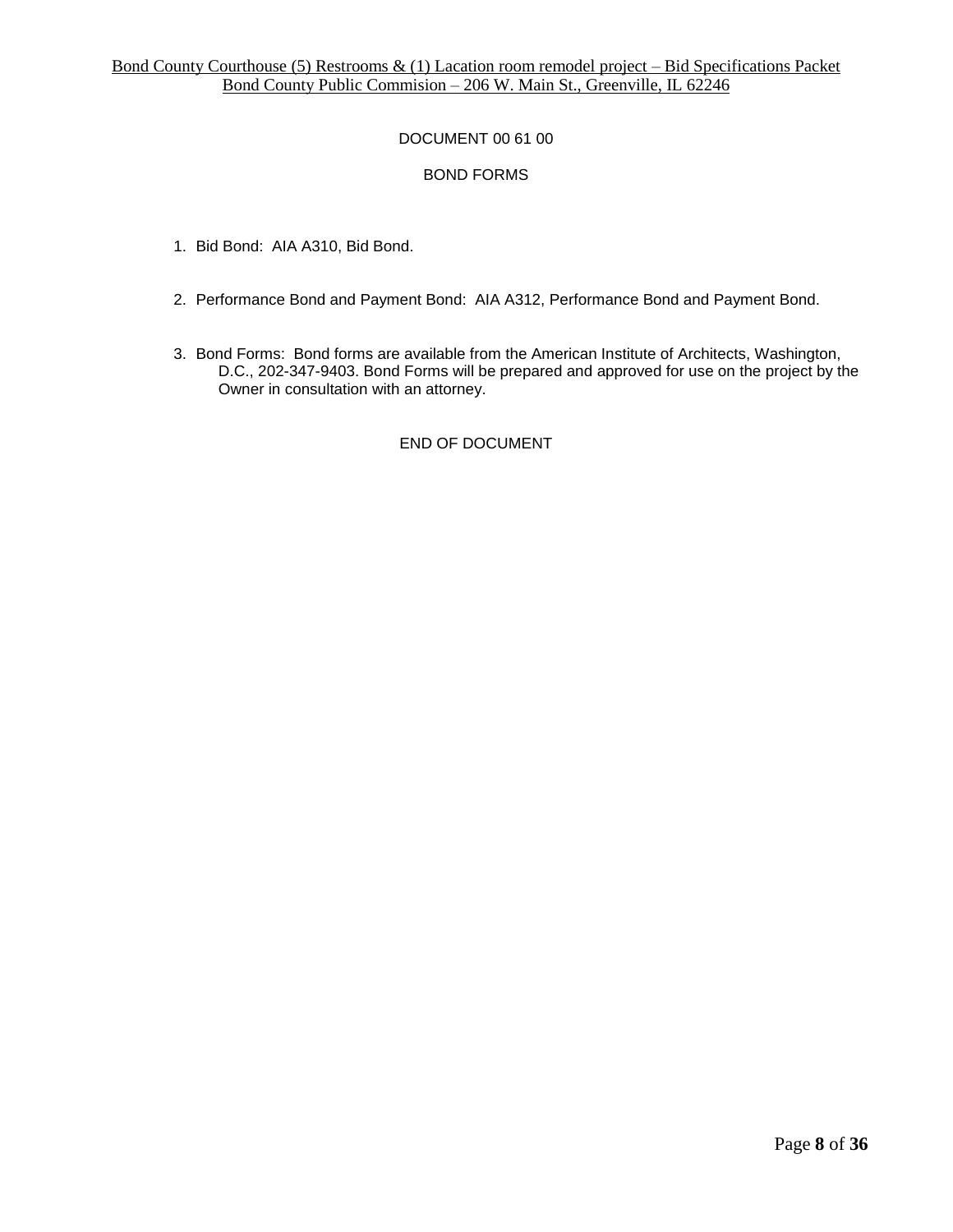# DOCUMENT 00 72 00

# GENERAL CONDITIONS

- 1. General Conditions: AIA A201, General Conditions of the Contract for Construction.
- 2. General Conditions Forms: General Conditions are available from the American Institute of Architects, Washington, D.C., 202-347-9403. General Conditions will be prepared and approved for use on the project by the Owner in consultation with an attorney.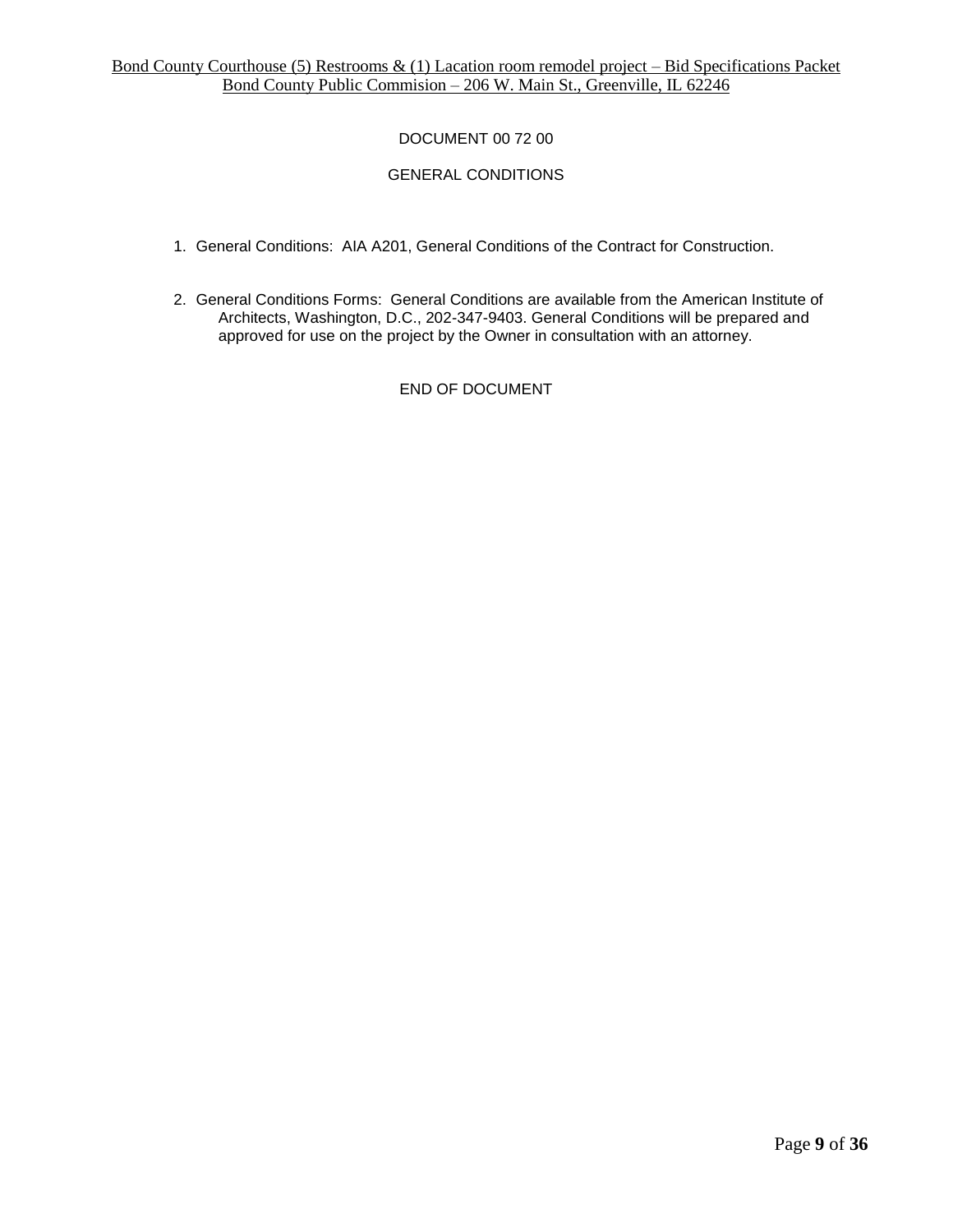# DOCUMENT 00 91 00

## PRECONTRACT REVISIONS

- 1. Date: [Date of Issue of Addenda]
- 2. Re: Addendum No.
- 3. Project: \_\_\_\_\_\_\_\_\_\_\_\_\_\_\_\_\_\_\_\_\_ \_\_\_\_\_\_\_\_\_\_\_\_\_\_\_\_\_\_\_\_\_\_, \_\_\_\_\_\_\_\_\_
- 4. Issued: [Date on Drawings]
- 5. To: [Bidder] [Address] [City, State, Zip]
- 6. From: \_\_\_\_\_\_\_\_\_\_\_\_\_\_\_\_\_\_\_\_\_\_\_\_
- 7. This Addendum forms part of and modifies Bidding and Contract Documents for the project named above. Acknowledge receipt of this Addendum on the Bid Form.
- 8. Where any original item called for in the Project Manual or indicated on the Drawings is supplemented by this addendum, the supplemental requirements shall supersede the previous item.
- 9. Where any original item is amended, voided, or superseded hereby, the other provisions of such items not specifically amended, voided, or superseded shall remain in effect.
- 10. This addendum consists of this document and the following attachments:

[List specifications, drawings and sketches issued with this addendum.]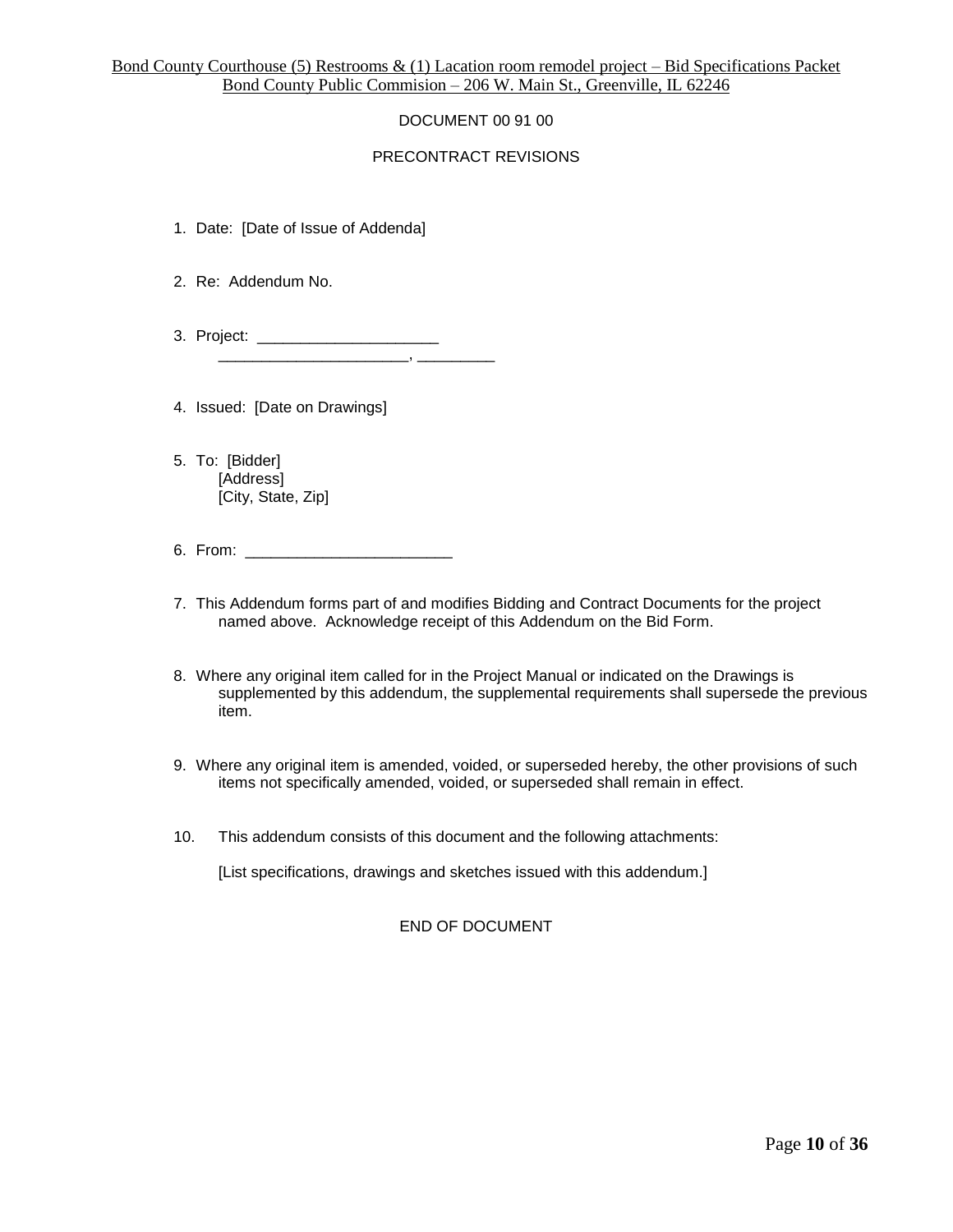## SECTION 01 10 00 SUMMARY

## PART 1 GENERAL

#### 1.1 SUMMARY

A. Project Identification:

Bond County Courthouse (5) Restrooms & (1) Lactation room remodel Bond County Public Building Commission Bond County Illinois 206 W. Main St., Greenville, IL 62246

B. Project Summary:

Update (5) restrooms & (1) lactation room in the Bond County Courthouse. Work scope items include the following:

- Update floor & wall finishes.
- Replace all plumbing fixtures including toilets, urinals, sinks & faucets.
- Address HVAC issues in each room which include adding heat & exhaust fans.
- Address plumbing issues that may include lack of water flow and water heat at plumbing fixtures.
- Add wall mounted baby changing stations where needed.
- Add wall cabinets, counter and replace water heater in lactation room.
- C. Permits and Fees: Apply for, obtain, and pay for permits, fees required to perform the work.
- D. Codes: Comply with applicable codes and regulations of authorities having jurisdiction.
- E. Dimensions: Verify dimensions indicated on drawings with field dimensions before fabrication or ordering of materials. Do not scale drawings.
- F. Existing Conditions: Notify Architect of existing conditions differing from those indicated on the drawings. Do not remove or alter structural components without prior written approval.
- G. Coordination:
	- 1. Coordinate the work of all trades.
	- 2. Prepare coordination drawings for areas above ceilings where close tolerances are required between building elements and mechanical and electrical work.
	- 3. Verify location of utilities and existing conditions.
- H. Installation Requirements, General:
	- 1. Inspect substrates and report unsatisfactory conditions in writing.
	- 2. Do not proceed until unsatisfactory conditions have been corrected.
	- 3. Take field measurements prior to fabrication where practical. Form to required shapes and sizes with true edges, lines and angles. Provide inserts and templates as needed for work of other trades.
	- 4. Install materials in exact accordance with manufacturer's instructions and approved submittals.
	- 5. Install materials in proper relation with adjacent construction and with proper appearance.
	- 6. Restore units damaged during installation. Replace units which cannot be restored at no additional expense to the Owner.
	- 7. Refer to additional installation requirements and tolerances specified under individual specification sections.
- I. Limit of Use: Limit use of work as indicated. Keep driveways and entrances clear.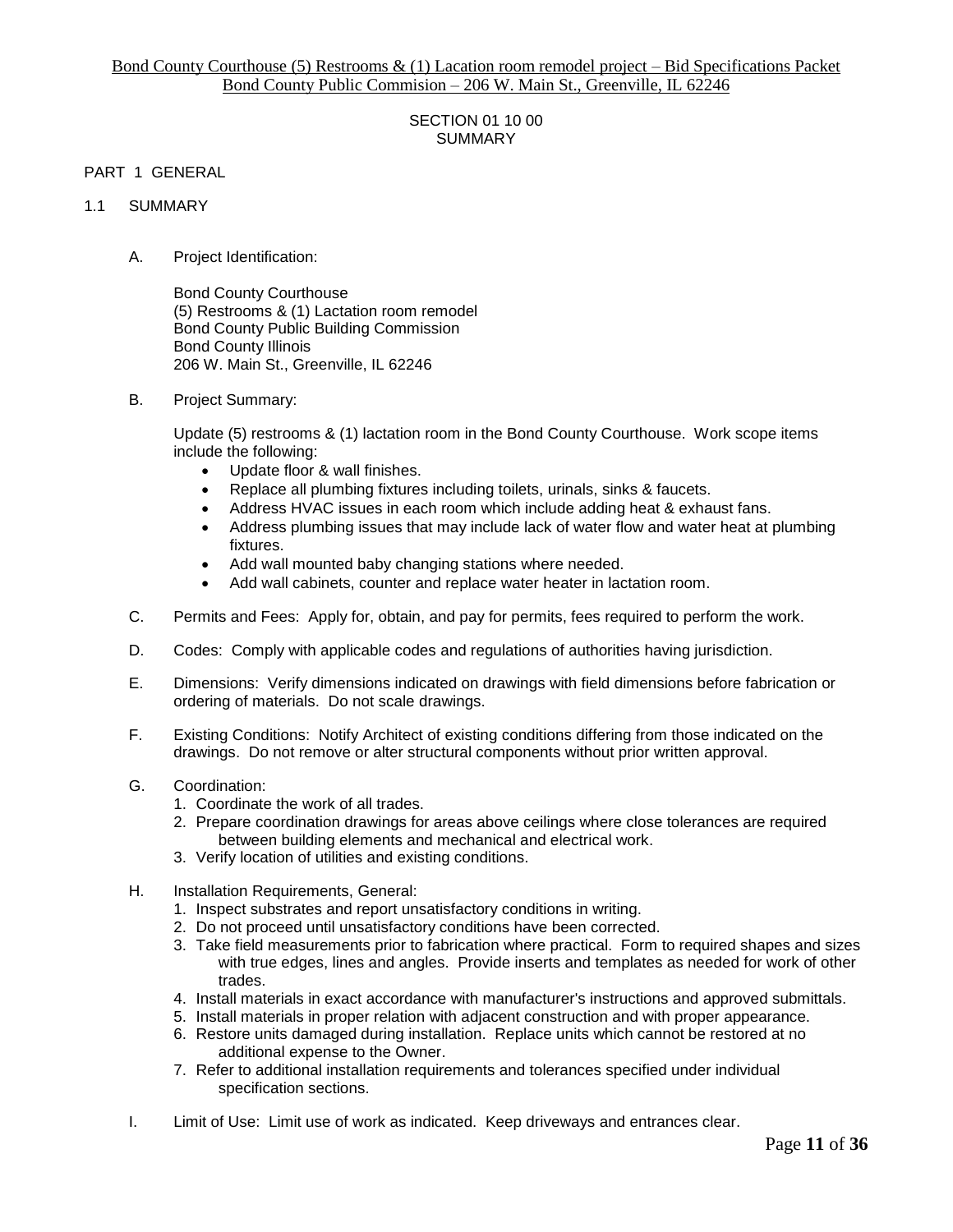- J. Existing Construction: Maintain existing building in a weathertight condition. Repair damage caused by construction operations. Protect building and its occupants.
- K. Definitions:
	- 1. Provide: Furnish and install, complete with all necessary accessories, ready for intended use. Pay for all related costs.
	- 2. Approved: Acceptance of item submitted for approval. Not a limitation or release for compliance with the Contract Documents or regulatory requirements. Refer to limitations of 'Approved' in General and Supplementary Conditions.
	- 3. Match Existing: Match existing as acceptable to the Owner.
- L. Intent: Drawings and specifications are intended to provide the basis for proper completion of the work suitable for the intended use of the Owner. Anything not expressly set forth but which is reasonable implied or necessary for proper performance of the project shall be included.
- M. Writing Style: Specifications are written in the imperative mode. Except where specifically intended otherwise, the subject of all imperative statements is the Contractor. For example, 'Provide tile' means 'Contractor shall provide tile.'
- PART 2 PRODUCTS Not Applicable To This Section
- PART 3 EXECUTION Not Applicable To This Section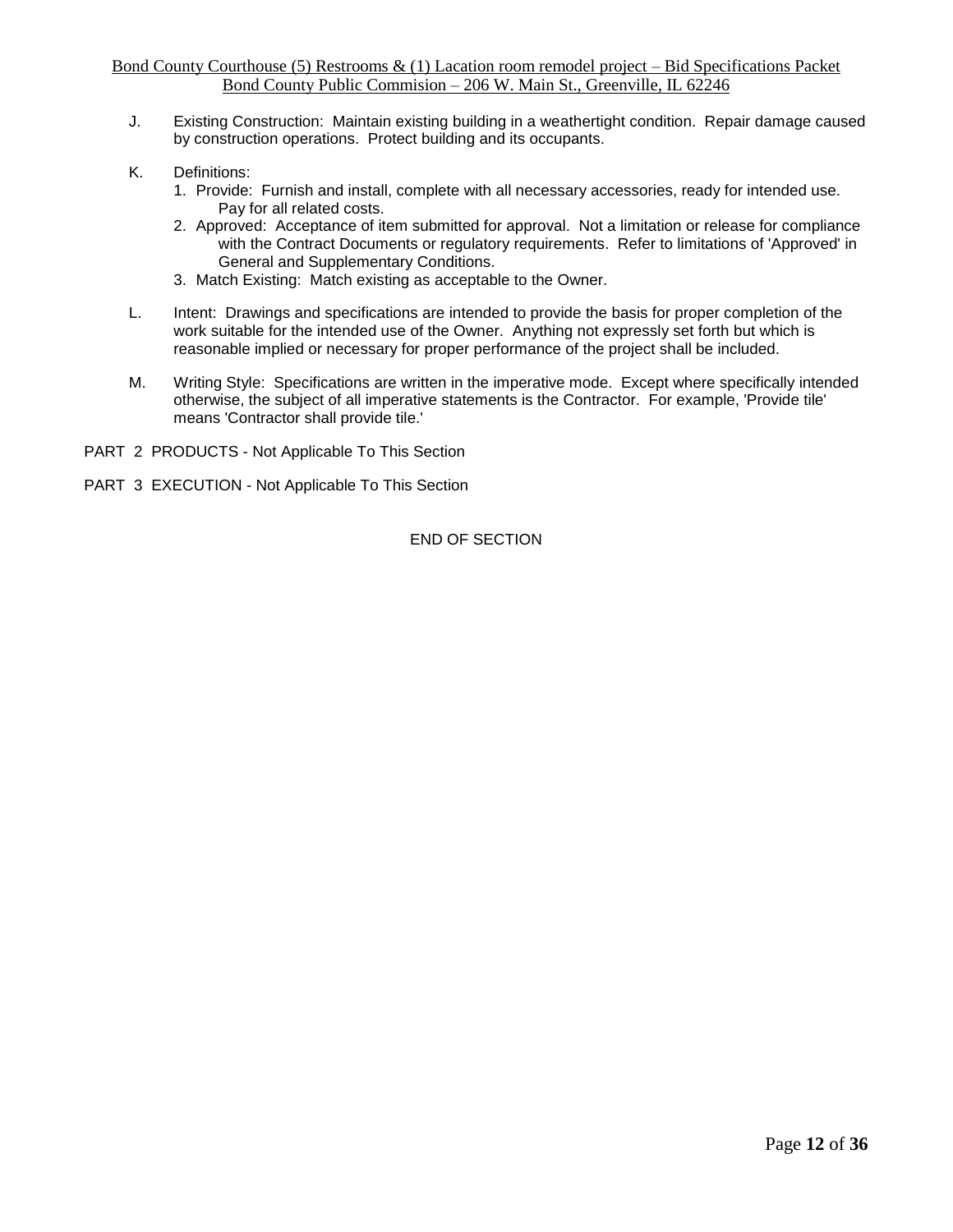## SECTION 01 30 00 ADMINISTRATIVE REQUIREMENTS

## PART 1 GENERAL

- 1.1 SUMMARY
	- A. Administration of Contract: Provide administrative requirements for the proper coordination and completion of work including the following:
		- 1. Supervisory personnel.
		- 2. Preconstruction conference.
		- 3. Project meetings, minimum of one per month; prepare and distribute minutes.
	- B. Work Schedule: Submit progress schedule, updated monthly.
	- C. Submittal Schedule: Prepare submittal schedule; coordinate with progress schedule.
	- D. Schedule of Values: Submit schedule of values.
	- E. Emergency Contacts: Submit and post a list of emergency telephone numbers and address for individuals to be contacted in case of emergency.
	- F. Record Documents: Submit record drawings and specifications; to be maintained and annotated by Contractor as work progresses.

## 1.2 SUBMITTALS

- A. Types of Submittals: Provide types of submittals listed in individual sections and number of copies required below.
	- 1. Shop drawings, reviewed and annotated by the Contractor 2 copies.
	- 2. Product data 2 copies.
	- 3. Samples 2, plus extra samples as required to indicate range of color, finish, and texture to be expected.
	- 4. Inspection and test reports 2 copies.
	- 5. Warranties 2 copies.
	- 6. Survey data 2 copies.
	- 7. Closeout submittals 2 copies.
- B. Submittal Procedures: Comply with project format for submittals. Comply with submittal procedures established by Architect including Architect's submittal and shop drawing stamp. Provide required resubmittals if original submittals are not approved. Provide distribution of approved copies including modifications after submittals have been approved.
- C. Samples and Shop Drawings: Samples and shop drawings shall be prepared specifically for this project. Shop drawings shall include dimensions and details, including adjacent construction and related work. Note special coordination required. Note any deviations from requirements of the Contract Documents.
- D. Warranties: Provide warranties as specified; warranties shall not limit length of time for remedy of damages Owner may have by legal statute. Contractor, supplier or installer responsible for performance of warranty shall sign warranties.
- PART 2 PRODUCTS Not Applicable To This Section
- PART 3 EXECUTION Not Applicable To This Section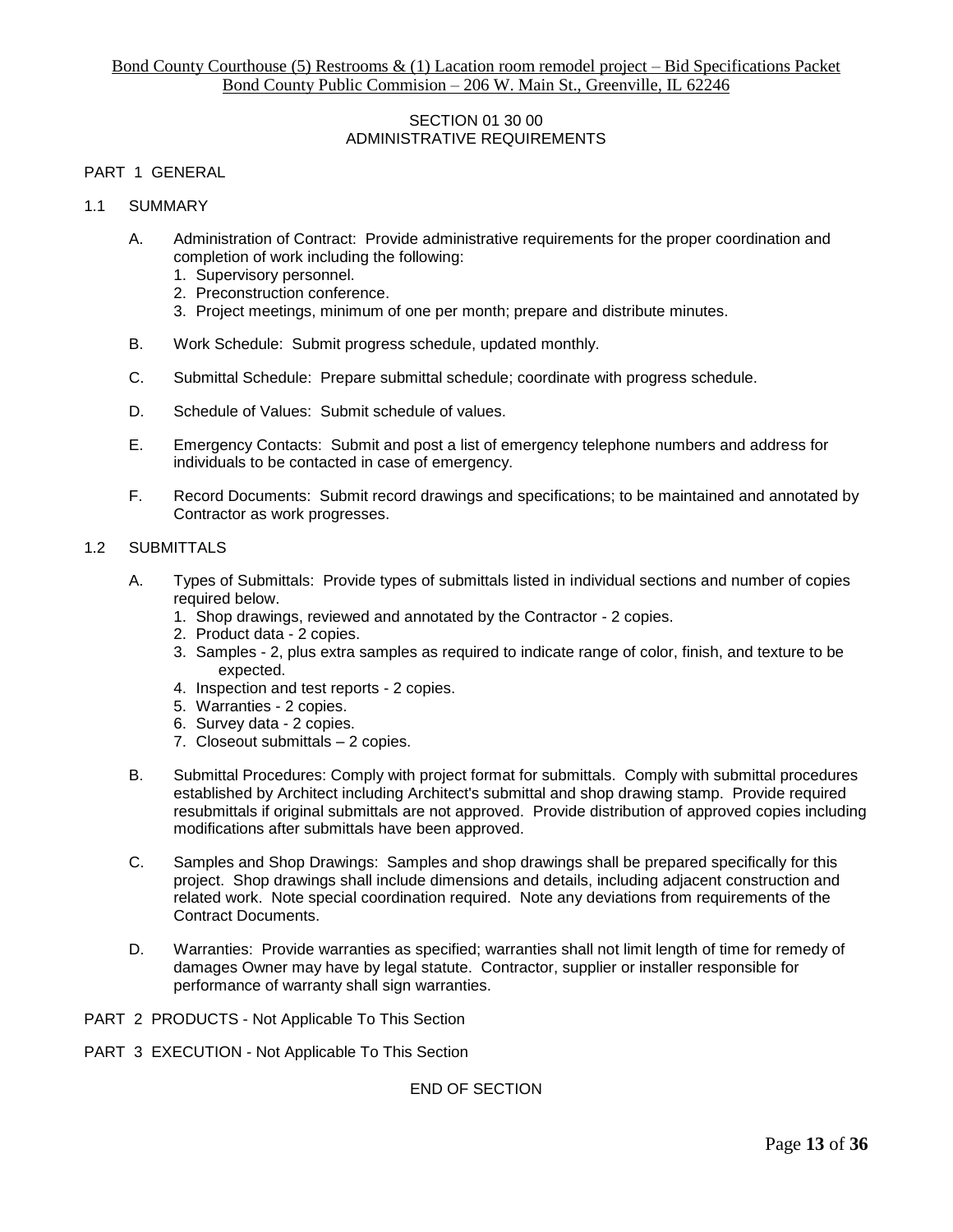## SECTION 01 40 00 QUALITY REQUIREMENTS

## PART 1 GENERAL

- 1.1 SUMMARY
	- A. Quality Monitoring: Monitor quality control over suppliers, manufacturers, products, services, site conditions, and workmanship, to produce Work of specified quality. Perform quality control procedures and inspections during installation.
	- B. Standards: Comply with specified standards as minimum quality for the Work except where more stringent tolerances, codes, or specified requirements indicate higher standards or more precise workmanship.
	- C. Tolerances: Monitor fabrication and installation tolerance control of products to produce acceptable Work. Do not permit tolerances to accumulate. Comply with manufacturers' tolerances.
	- D. Reference Standards: For products or workmanship specified by association, trade, or other consensus standards, comply with requirements of the standard, except when more rigid requirements are specified or are required by applicable codes.
	- E. Manufacturer's Field Services: When specified in individual specification sections, require material or product suppliers or manufacturers to provide qualified staff personnel to perform the following as applicable, and to initiate instructions when necessary.
		- 1. Observe site conditions.
		- 2. Conditions of surfaces and installation.
		- 3. Quality of workmanship.
		- 4. Start-up of equipment.
		- 5. Test, adjust and balance of equipment.
	- F. Mock-Ups: Assemble and erect specified items with specified attachment and anchorage devices, flashings, seals, and finishes. Accepted mock-ups shall be a comparison standard for the remaining Work.
	- G. Removal of Mock-Ups: Where mock-up has been accepted by Owner and no longer needed, remove mock-up and clear area when directed to do so.
- PART 2 PRODUCTS Not Applicable To This Section
- PART 3 EXECUTION Not Applicable To This Section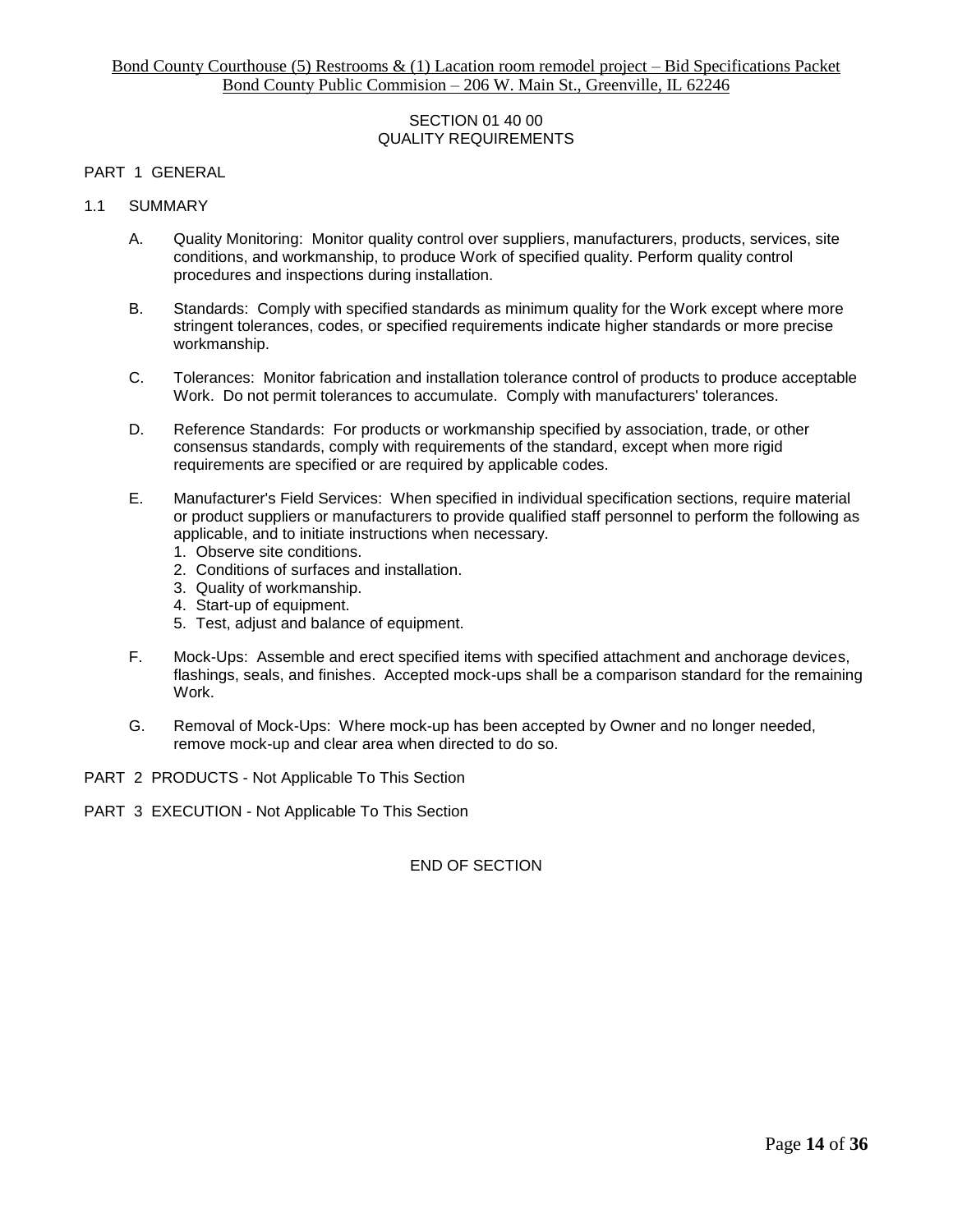## SECTION 01 50 00 TEMPORARY FACILITIES AND CONTROLS

# PART 1 GENERAL

- 1.1 SUMMARY
	- A. Temporary Services: Provide temporary services and utilities.
		- 1. Water.
		- 2. Lighting and power.
		- 3. Telephone.
		- 4. Toilet facilities.
		- 5. Materials storage.
	- B. Construction Facilities: Provide construction facilities, including payment of utility costs including the following.
		- 1. Construction equipment.
		- 2. Enclosures.
		- 3. Heating.
		- 4. Lighting.
		- 5. Access.
	- C. Security and Protection: Provide security and protection requirements including the following.
		- 1. Fire extinguishers.
		- 2. Site enclosure fence, barricades, warning signs, and lights.
		- 3. Building enclosure and lock-up.
		- 4. Temporary jobsite protection.
		- 5. Environmental protection.
		- 6. Pest control during and at the end of construction.
		- 7. Snow and ice removal if applicable.
	- D. Personnel Support: Provide personnel support facilities including the following.
		- 1. Sanitary facilities.
		- 2. Drinking water.
		- 3. Project identification sign.
		- 4. Cleaning.

# PART 2 PRODUCTS

- 2.1 TEMPORARY JOBSITE PROTECTION
	- A. Temporary Jobsite Protection of the Following Types:
		- 1. Hard surface protection.
		- 2. Carpet protection.
		- 3. Dust containment.
		- 4. Adhesive tape.
- PART 3 EXECUTION Not Applicable To This Section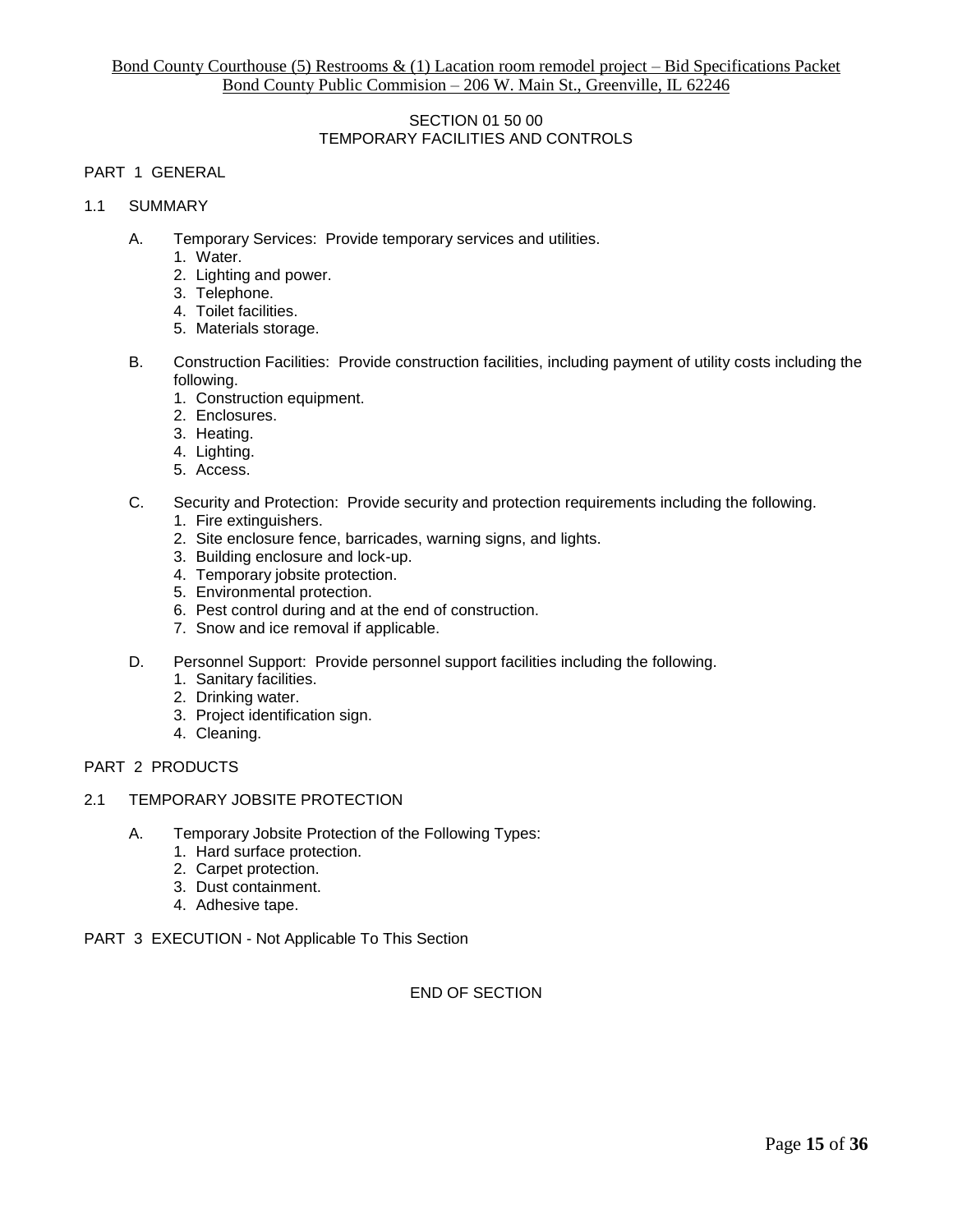## SECTION 01 60 00 PRODUCT REQUIREMENTS

## PART 1 GENERAL

#### 1.1 SUMMARY

- A. Manufactures: Provide products from one manufacturer for each type or kind as applicable. Provide secondary materials as acceptable to manufacturers of primary materials.
- B. Product Selection: Provide products selected or equal approved by Architect. Products submitted for substitution shall be submitted with complete documentation, and include construction costs of substitution including related work.
- C. Substitutions: Request for substitution must be in writing. Conditions for substitution include:
	- 1. An 'or equal' phrase in the specifications.
	- 2. Specified material cannot be coordinated with other work.
	- 3. Specified material is not acceptable to authorities having jurisdiction.
	- 4. Substantial advantage is offered to the Owner in terms of cost, time, or other valuable consideration.
- D. Substitution Requests: Substitutions shall be submitted prior to award of contract, unless otherwise acceptable. Approval of shop drawings, product data, or samples containing substitutions is not an approval of a substitution unless an item is clearly presented as a substitution at the time of submittal.
- PART 2 PRODUCTS Not Applicable To This Section
- PART 3 EXECUTION Not Applicable To This Section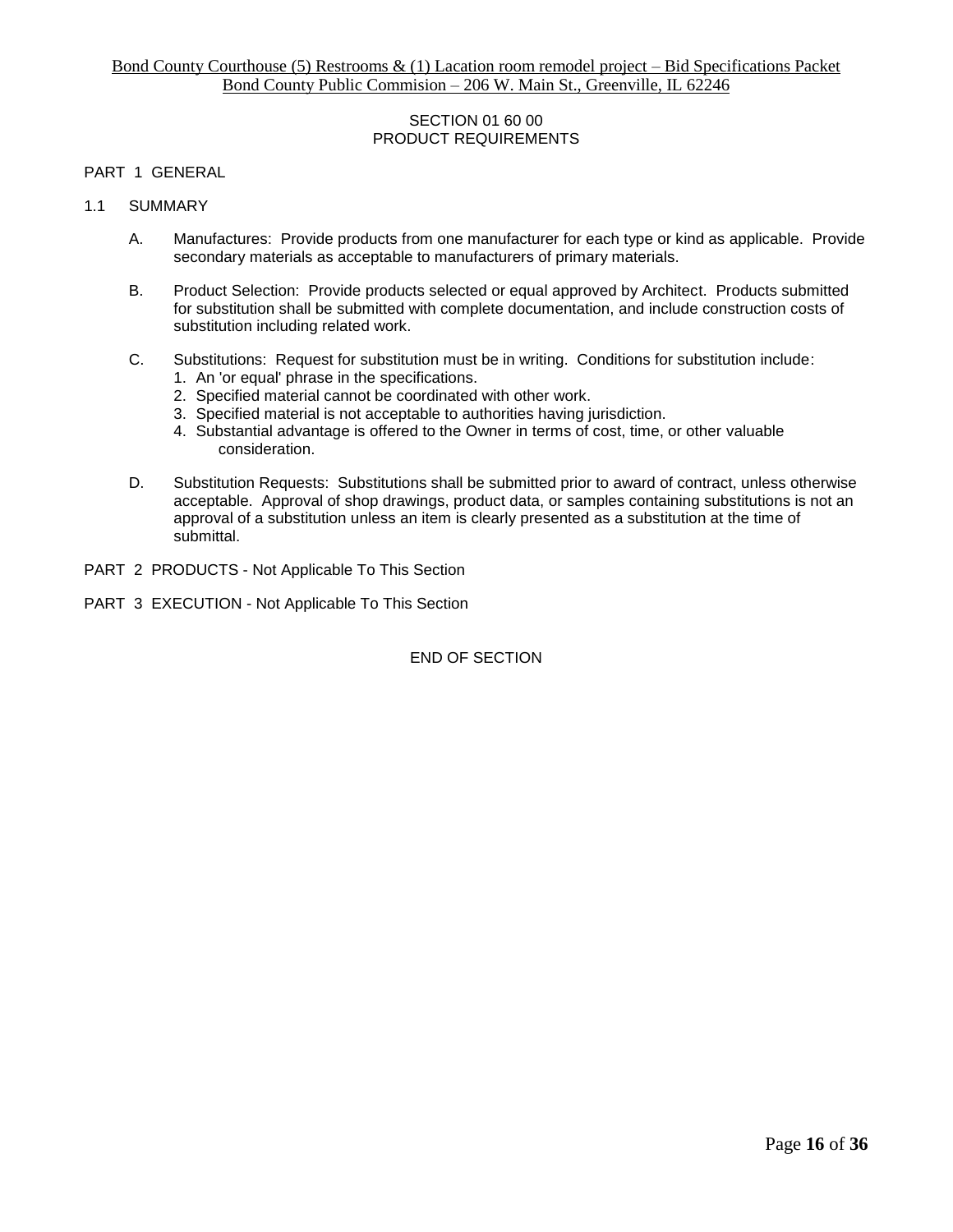## SECTION 01 70 00 EXECUTION AND CLOSEOUT REQUIREMENTS

# PART 1 GENERAL

# 1.1 SUMMARY

- A. Substantial Completion: The following are prerequisites to substantial completion. Provide the following.
	- 1. Punch list prepared by Contractor and subcontractors as applicable.
	- 2. Supporting documentation.
	- 3. Warranties.
	- 4. Certifications.
	- 5. Start-up and testing of building systems.
	- 6. Commissioning documentation.
- B. Final Acceptance: Provide the following prerequisites to final acceptance.
	- 1. Final payment request with supporting affidavits.
	- 2. Completed punch list.
- C. As-Built Drawings: Provide a marked-up set of drawings including changes, which occurred during construction.
- D. Project Closeout: Provide the following during project closeout.
	- 1. Submission of record documents.
	- 2. Submission of maintenance manuals.
	- 3. Training and turnover to Owner's personnel.
	- 4. Final cleaning and touch-up.
	- 5. Removal of temporary facilities.
- PART 2 PRODUCTS Not Applicable To This Section

#### PART 3 EXECUTION

- 3.1 CUTTING AND PATCHING
	- A. Cutting and Patching: Provide cutting and patching work to properly complete the work of the project, complying with project requirements for:
		- 1. Structural work.
		- 2. Mechanical/electrical systems.
		- 3. Visual requirements, including detailing and tolerances.
		- 4. Operational and safety limitations.
		- 5. Fire resistance ratings.
		- 6. Inspection, preparation, and performance.
		- 7. Cleaning.
	- B. Means and Methods: Do not cut and patch in a manner that would result in a failure of the work to perform as intended, decrease energy performance, increase maintenance, decrease operational life, or decrease safety performance.
	- C. Inspection: Inspect conditions prior to work to identify scope and type of work required. Protect adjacent work. Notify Owner of work requiring interruption to building services or Owner's operations.
	- D. Performance of Operations: Perform work with workmen skilled in the trades involved. Prepare sample area of each type of work for approval.
	- E. Cutting: Use cutting tools, not chopping tools. Make neat holes. Minimize damage to adjacent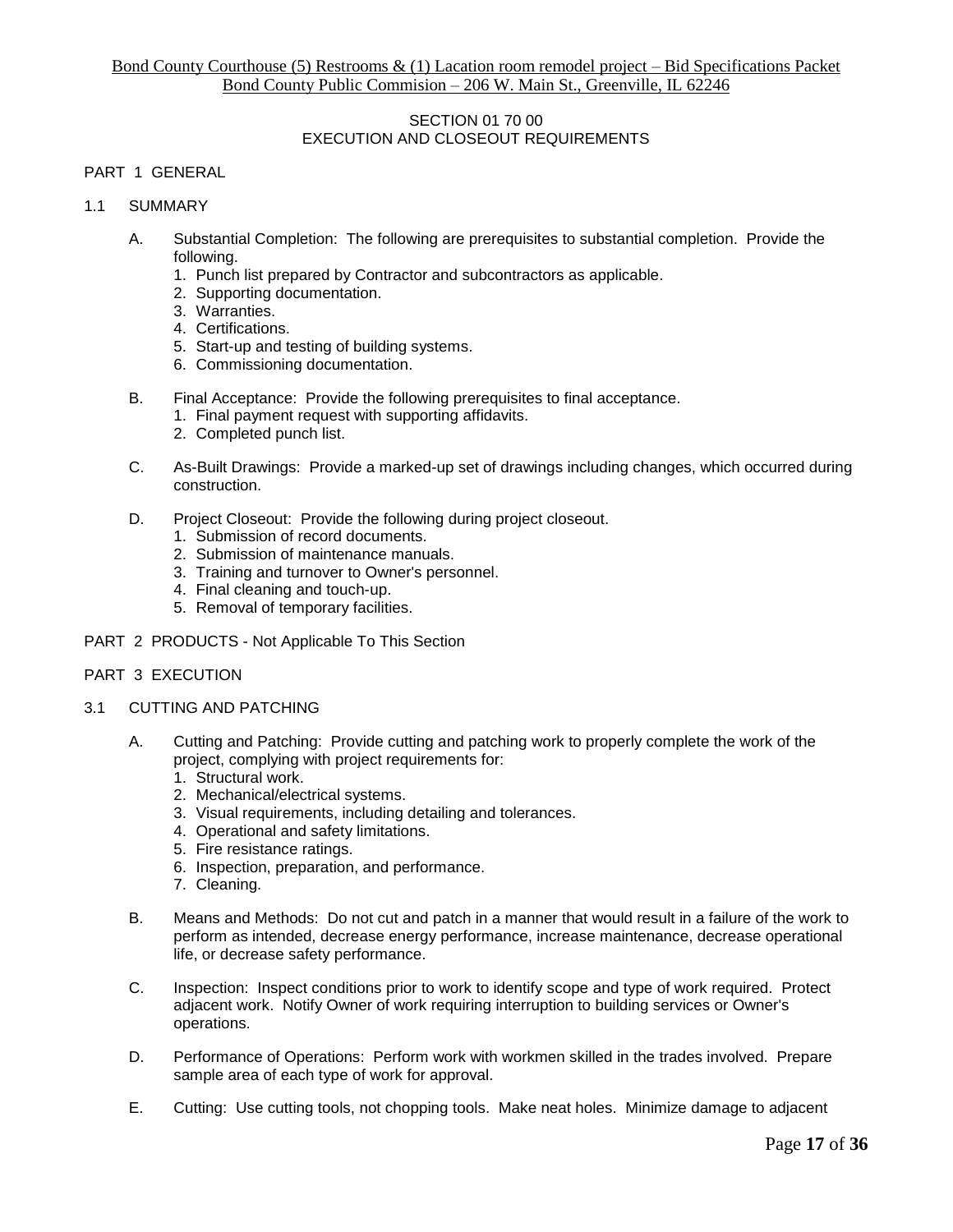work. Inspect for concealed utilities and structure before cutting.

- F. Patching: Make patches, seams, and joints durable and inconspicuous. Comply with tolerances for new work.
- G. Cleaning: Clean work area and areas affected by cutting and patching operations.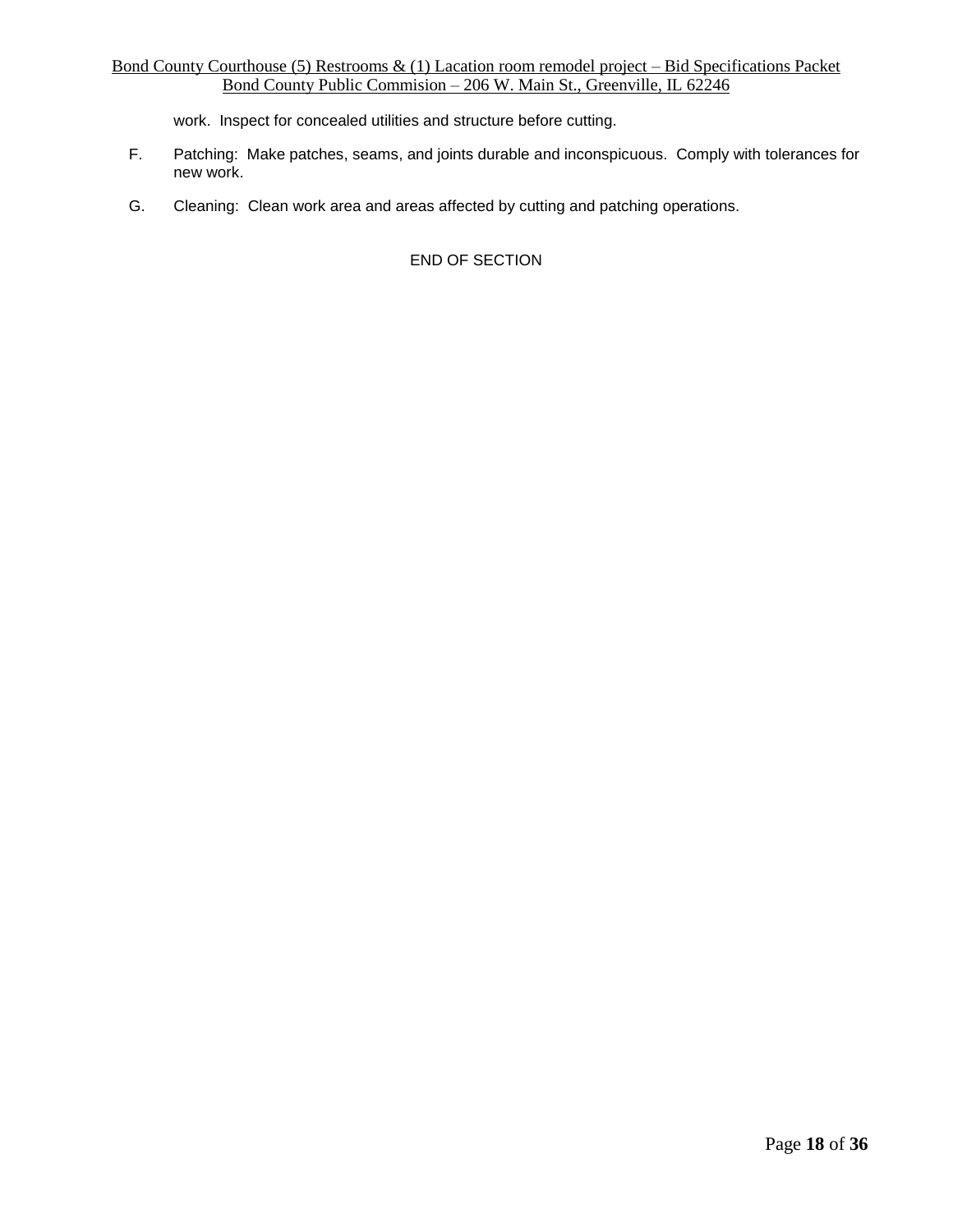## SECTION 02 14 19 SELECTIVE DEMOLITION

#### PART 1 GENERAL

- 1.1 SUMMARY
	- A. Provide demolition activities

#### 1.2 SUBMITTALS

A. Schedule: Submit for approval selective demolition schedule, including schedule and methods for capping utilities to be abandoned and maintaining existing utility service.

#### 1.3 QUALITY ASSURANCE

A. Codes and Regulations: Comply with governing codes and regulations. Use experienced workers.

#### 1.4 PROJECT CONDITIONS

- A. Occupancy: Immediate areas of work will not be occupied during selective demolition. The public, including children, may occupy adjacent areas.
- B. Existing Conditions: No responsibility for buildings and structures to be demolished will be assumed by the Owner

#### PART 2 PRODUCTS

#### 2.1 DEMOLITION APPLICATIONS

- A. Selective Building Demolition:
	- 1. Application: Selective demolition of interior partitions, systems, and building components designated to be removed.
	- 2. Application: Protection of portions of building adjacent to or affected by selective demolition.
	- 3. Application: Removal of abandoned utilities and wiring systems.
	- 4. Application: Notification to Owner of schedule of shut-off of utilities which serve occupied spaces.
	- 5. Application: Pollution control during selective demolition, including noise control.
	- 6. Application: Removal and legal disposal of materials.
	- 7. Protection: Designated site improvements and adjacent construction.
	- 8. Salvage: Designated items.
	- 9. Utilities: Interruption, capping or removal as applicable.

#### PART 3 EXECUTION

#### 3.1 SELECTIVE DEMOLITION

- A. Demolition Operations: Do not damage building elements and improvements indicated to remain. Items of salvage value, not included on schedule of salvage items to be returned to Owner, shall be removed from structure. Storage or sale of items at project site is prohibited.
- B. Utilities: Locate, identify, disconnect, and seal or cap off utilities in buildings to be demolished.
- C. Shoring and Bracing: Provide and maintain interior and exterior shoring and bracing.
- D. Occupied Spaces: Do not close or obstruct streets, walks, drives or other occupied or used spaces or facilities without the written permission of the Owner and the authorities having jurisdiction. Do not interrupt utilities serving occupied or used facilities without the written permission of the Owner and authorities having jurisdiction. If necessary, provide temporary utilities.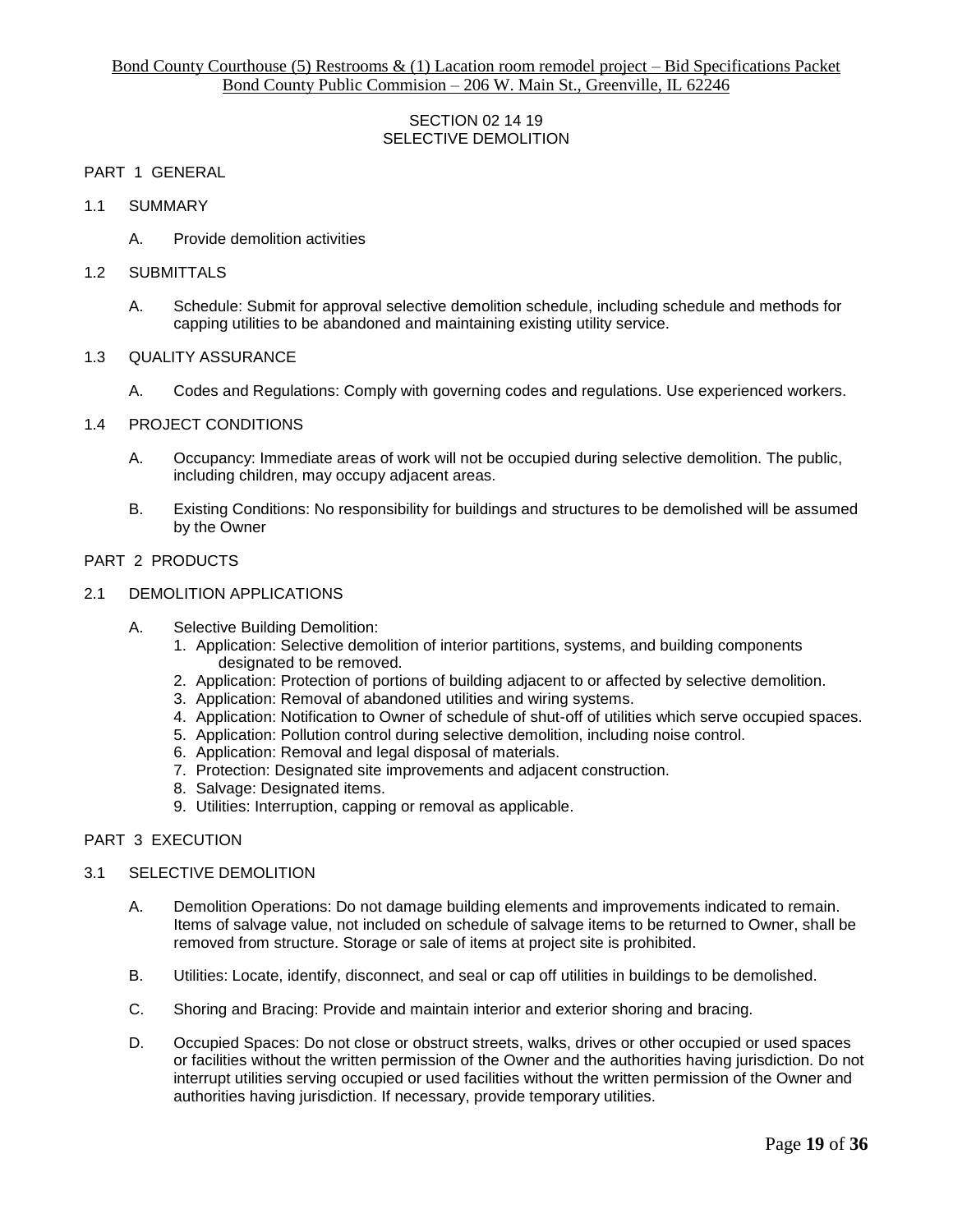- E. Operations: Cease operations if public safety or remaining structures are endangered. Perform temporary corrective measures until operations can be continued properly.
- F. Security: Provide adequate protection against accidental trespassing. Secure project after work hours.
- G. Restoration: Restore finishes of patched areas.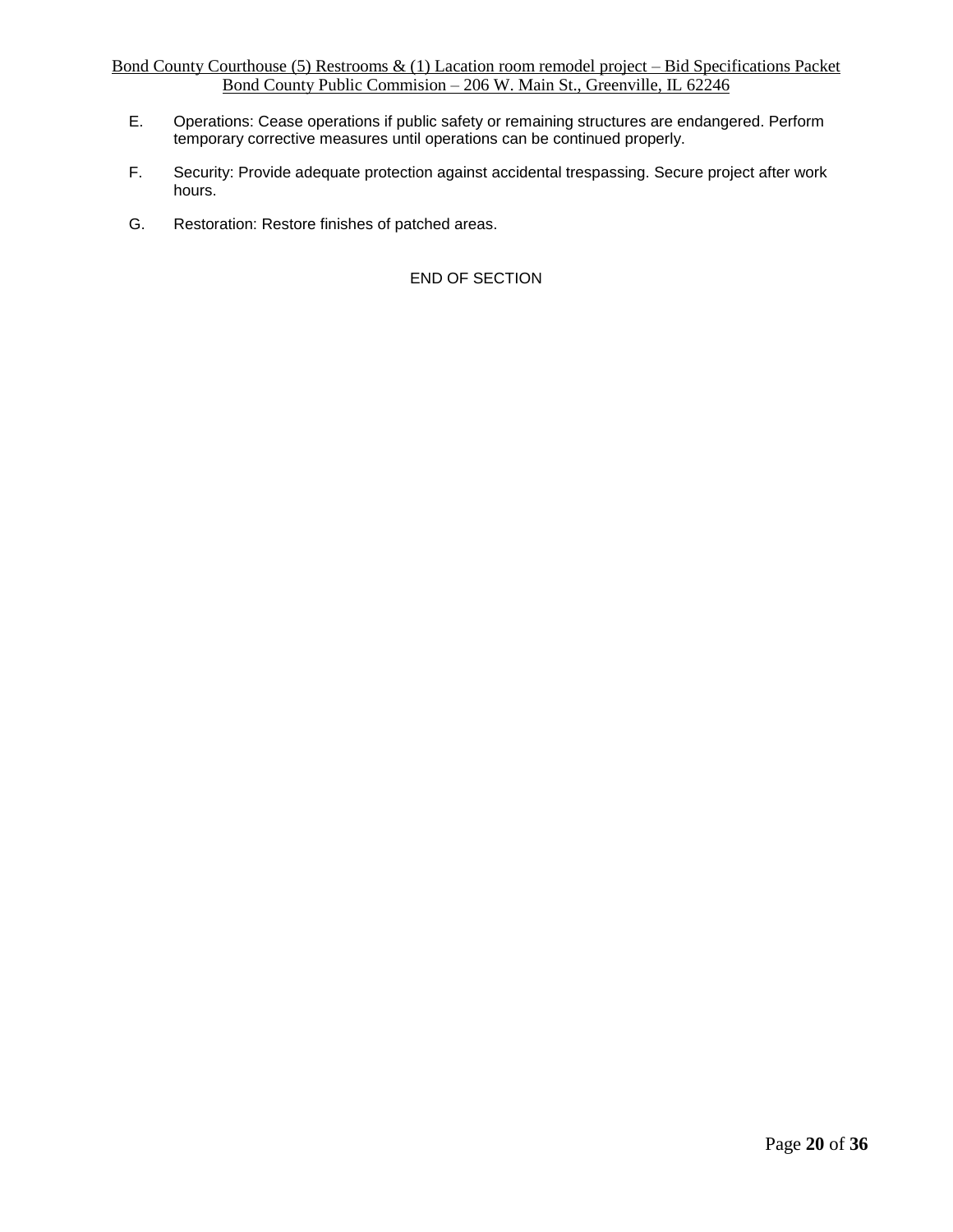## SECTION 09 30 00 TILING

## PART 1 GENERAL

## 1.1 SUMMARY

A. Provide tile.

#### 1.2 SUBMITTALS

- A. Product Data: Submit manufacturer's product data and installation instructions for each material and product used.
- B. Samples: Submit two representative samples of each material specified indicating visual characteristics and finish. Include range samples if variation of finish is anticipated. 1. Include manufacturers full range of color and finish options if additional selection is required.

#### 1.3 QUALITY ASSURANCE

- A. Comply with governing codes and regulations. Provide products of acceptable manufacturers, which have been in satisfactory use in similar service for three years. Use experienced installers. Deliver, handle, and store materials in accordance with manufacturer's instructions.
- B. Tile: ANSI A 137.1.
- C. Tile Setting Materials: ANSI A 118 series standard specifications.
- D. Tile Installation: ANSI 108 series standard specifications and Tile Council of America, Handbook for Ceramic Tile Installation.
- E. Mock-Ups: Provide mock-up as required to demonstrate quality of workmanship.

# PART 2 PRODUCTS

#### 2.1 MATERIALS

- A. Tile:
	- 1. Manufacturers: Porcelain mosaic tile flooring Pianetto Tarsus Almond II hexagon porcelain mosaic 13 x 13 tile. Tile selected as basis of design. Verify actual tile, color and grout with owner.
	- 2. Application: Interior floor tile over plywood and wood framing.
- B. Setting Materials:
	- 1. Mortar setting bed.
		- a. Latex additive.
	- 2. Thin-set mortar.
		- a. Latex-Portland cement mortar.
	- 3. Grout.
		- a. Latex-Portland cement grout.
	- 4. Waterproofing membrane under tile. a. ANSI A 118.10.
	- 5. Crack suppression membrane under tile. a. ANSI A 118.10.
		-
	- 6. Elastomeric sealants.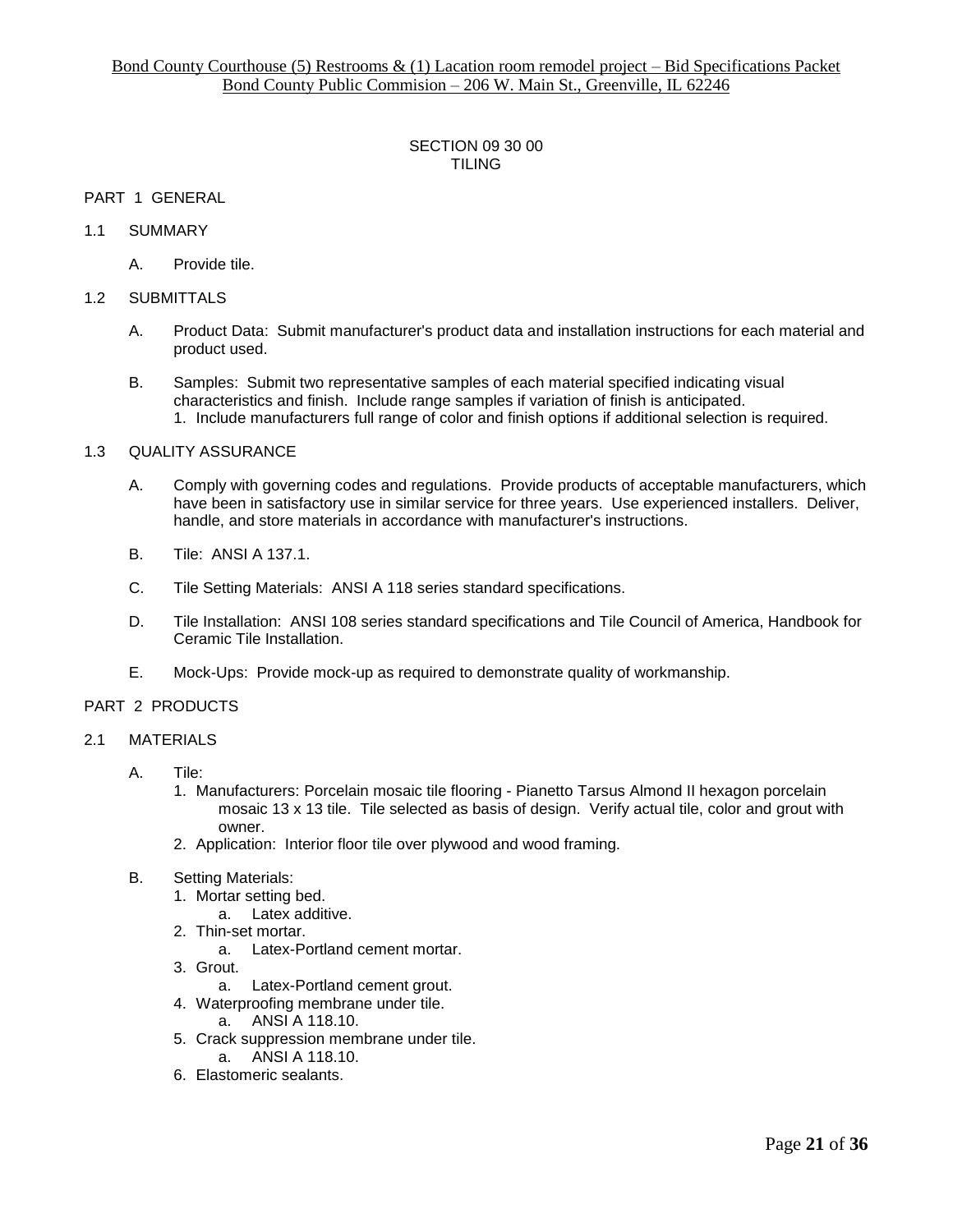## PART 3 EXECUTION

## 3.1 INSTALLATION

- A. Comply with Tile Council of America and ANSI Standard Specifications for Installation for substrate and installation required. Comply with manufacturer's instructions and recommendations.
- B. Install waterproof membrane in accordance with manufacturer's instructions and recommendations.
- C. Lay tile in grid pattern with alignment grids. Layout tile to provide uniform joint widths and to minimize cutting; do not use less than 1/2 tile units.
- D. Provide sealant joints where recommended by TCA and approved by Architect.
- E. Grout and cure, clean and protect.

#### 3.2 SCHEDULE

- A. Tile Schedule:
	- 1. Toilet Room Floors: Unglazed ceramic mosaic tile over concrete slab with latex-Portland cement mortar and latex-Portland cement grout.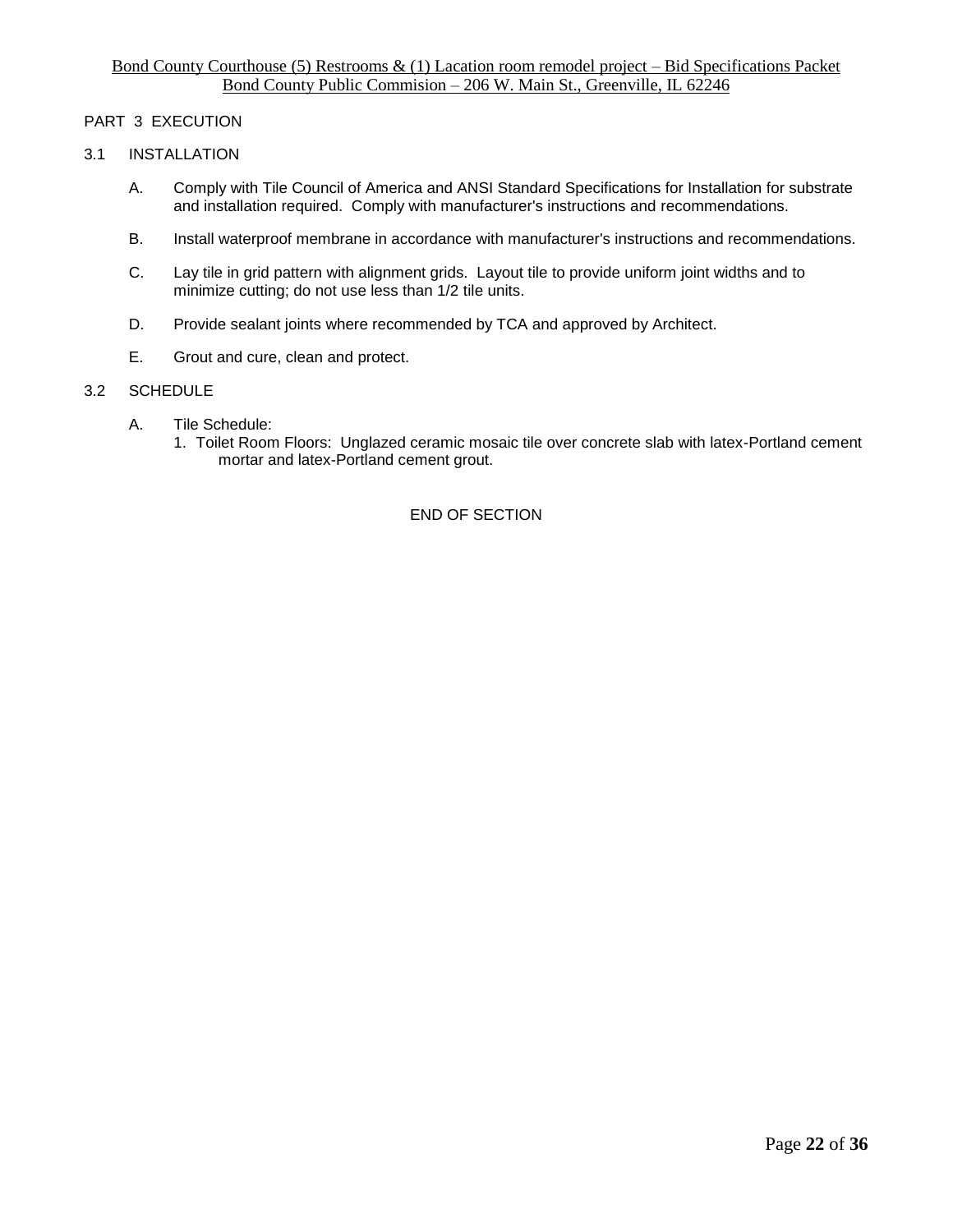## SECTION 09 91 00 PAINTING

## PART 1 GENERAL

## 1.1 SUMMARY

A. Provide painting and surface preparation.

#### 1.2 SUBMITTALS

- A. Product Data: Submit manufacturer's product data and installation instructions for each material and product used.
- B. Samples: Submit two representative samples of each material specified indicating visual characteristics and finish. Include range samples if variation of finish is anticipated. 1. Include manufacturers full range of color and finish options if additional selection is required.
- C. Extra Stock: Submit 2 unopened gallons of each paint and color used in the project.

#### 1.3 QUALITY ASSURANCE

- A. Comply with governing codes and regulations. Provide products of acceptable manufacturers, which have been in satisfactory use in similar service for three years. Use experienced installers. Deliver, handle, and store materials in accordance with manufacturer's instructions.
- B. Regulations: Compliance with VOC and environmental regulations.
- C. Mock-Ups: Provide mock-up as required to demonstrate quality of workmanship. 1. Provide 4 foot x 4 foot mock-ups of each type of surface.

# PART 2 PRODUCTS

#### 2.1 MATERIALS

- A. Painting: BEHR ULTRA® SCUFF DEFENSE or approved equal.
	- 1. Application: Repainting of existing surfaces.
	- 2. Primary Coating Type: Latex based paints.
	- 3. Primary Paint Systems: Primer plus two finish coats.

#### PART 3 EXECUTION

#### 3.1 INSTALLATION

- A. Inspect surfaces, report unsatisfactory conditions in writing; beginning work means acceptance of substrate.
- B. Comply with manufacturer's instructions and recommendations for preparation, priming and coating work. Coordinate with work of other sections.
- C. At existing areas to be repainted, remove blistered or peeling paint to sound substrates. Remove chalk deposits and mildew and wash all surfaces with mild detergent. Perform related minor preparation including caulk and glazing compounds. Spot prime bare areas before priming and painting as specified.
- D. Match approved mock-ups for color, texture, and pattern. Re-coat or remove and replace work which does not match or shows loss of adhesion. Clean up, touch up and protect work.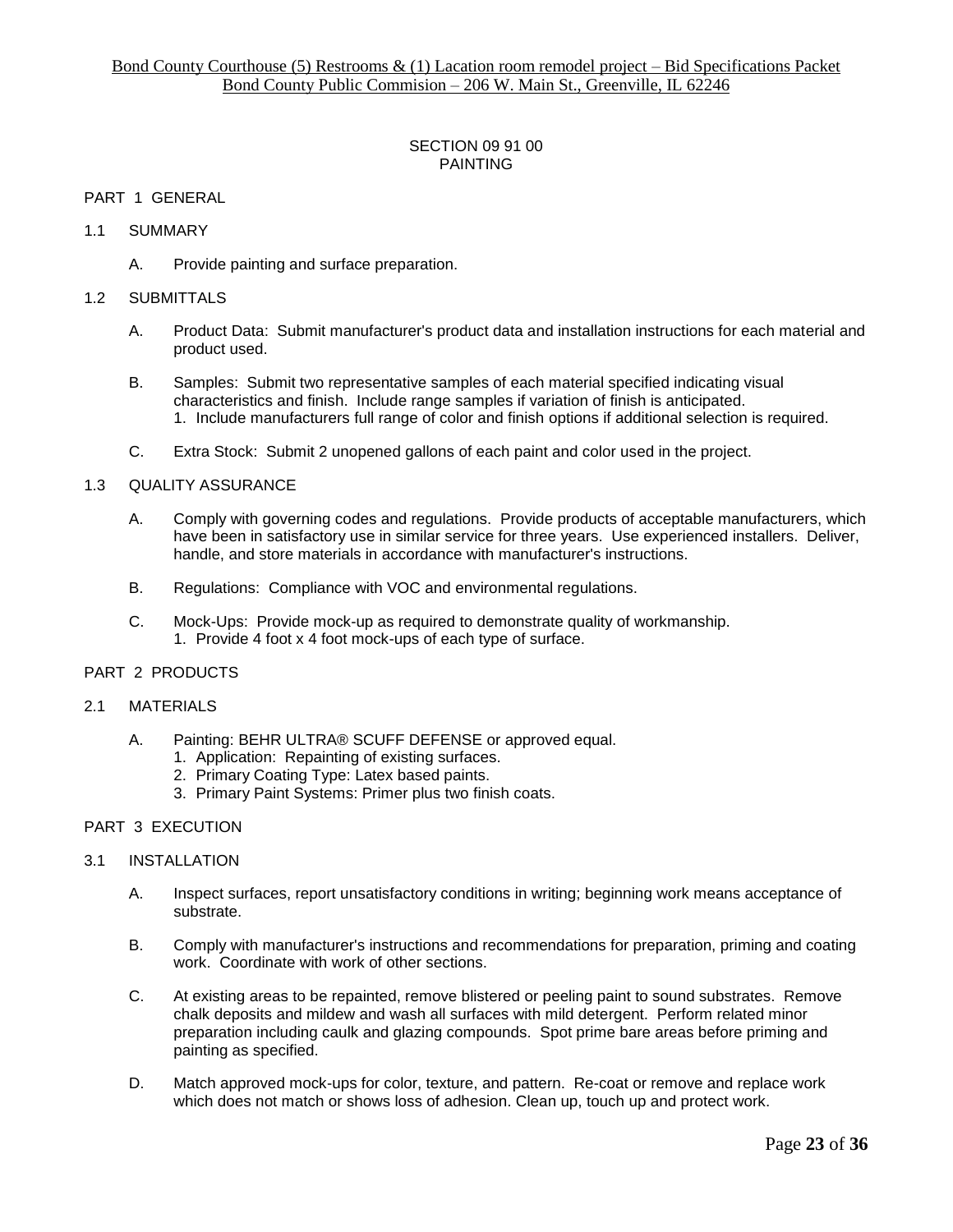# 3.2 PAINT SCHEDULE

- A. Gypsum Drywall Walls and Ceilings in Bathrooms, Kitchens and Wet Areas:
	- 1. Gloss:
		- a. Semi
	- 2. System:
		- a. 1 coat latex primer
		- b. 2 coats latex finish
- B. Gypsum Drywall Ceilings:
	- 1. Gloss:
		- a. Flat
	- 2. System:
		- a. 1 coat latex primer
		- b. 2 coats latex finish
- C. Wood for Painted Finish:
	- 1. Gloss:
		- a. Semi
	- 2. System:
		- a. 1 coat latex primer
		- b. 2 coats latex enamel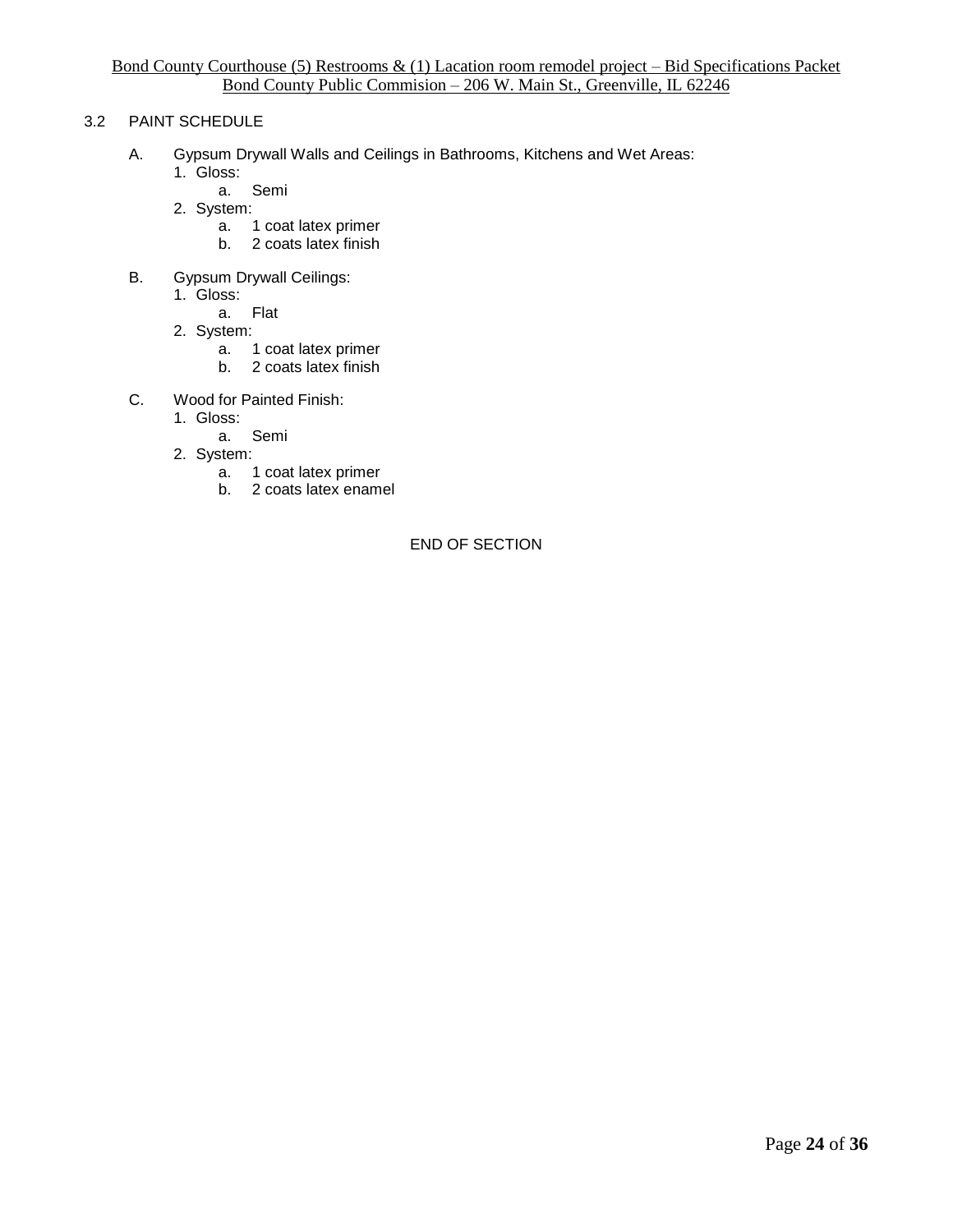## SECTION 10 21 13 TOILET COMPARTMENTS

#### PART 1 GENERAL

- 1.1 SUMMARY
	- A. Provide toilet partitions and screens.

#### 1.2 SUBMITTALS

- A. Product Data: Submit manufacturer's product data and installation instructions for each material and product used.
- B. Shop Drawings: Submit shop drawings indicating material characteristics, details of construction, connections, and relationship with adjacent construction.
- C. Samples: Submit two representative samples of each material specified indicating visual characteristics and finish. Include range samples if variation of finish is anticipated.

#### 1.3 QUALITY ASSURANCE

A. Comply with governing codes and regulations. Provide products of acceptable manufacturers which have been in satisfactory use in similar service for three years. Use experienced installers. Deliver, handle, and store materials in accordance with manufacturer's instructions.

#### PART 2 PRODUCTS

- 2.1 MATERIALS
	- A. Toilet Compartments: (Alternate bid): Provide a separate alternate bid to replace all toilet partitions with new floor mounted overhead-braced restroom partitions. Bradley phenolic privacy partitions — Series 400 – Sentinel or equal. Color as selected by owner from standard colors. New toilet partitions to match size & configuration of existing toilet partitions. Field verify all dimensions.
		- 1. Compartments: Floor-anchored, overhead braced.
		- 2. Material: Solid phenolic.
			- a. High-pressure melamine surface fused to solid phenolic core.

## PART 3 EXECUTION

## 3.1 INSTALLATION

- A. Install materials and systems in accordance with manufacturer's instructions and approved submittals. Install materials and systems in proper relation with adjacent construction and with uniform appearance. Coordinate with work of other sections.
- B. Limit openings between panels, doors and pilasters to less than 1/2".
- C. Adjust hardware, clean, and protect work.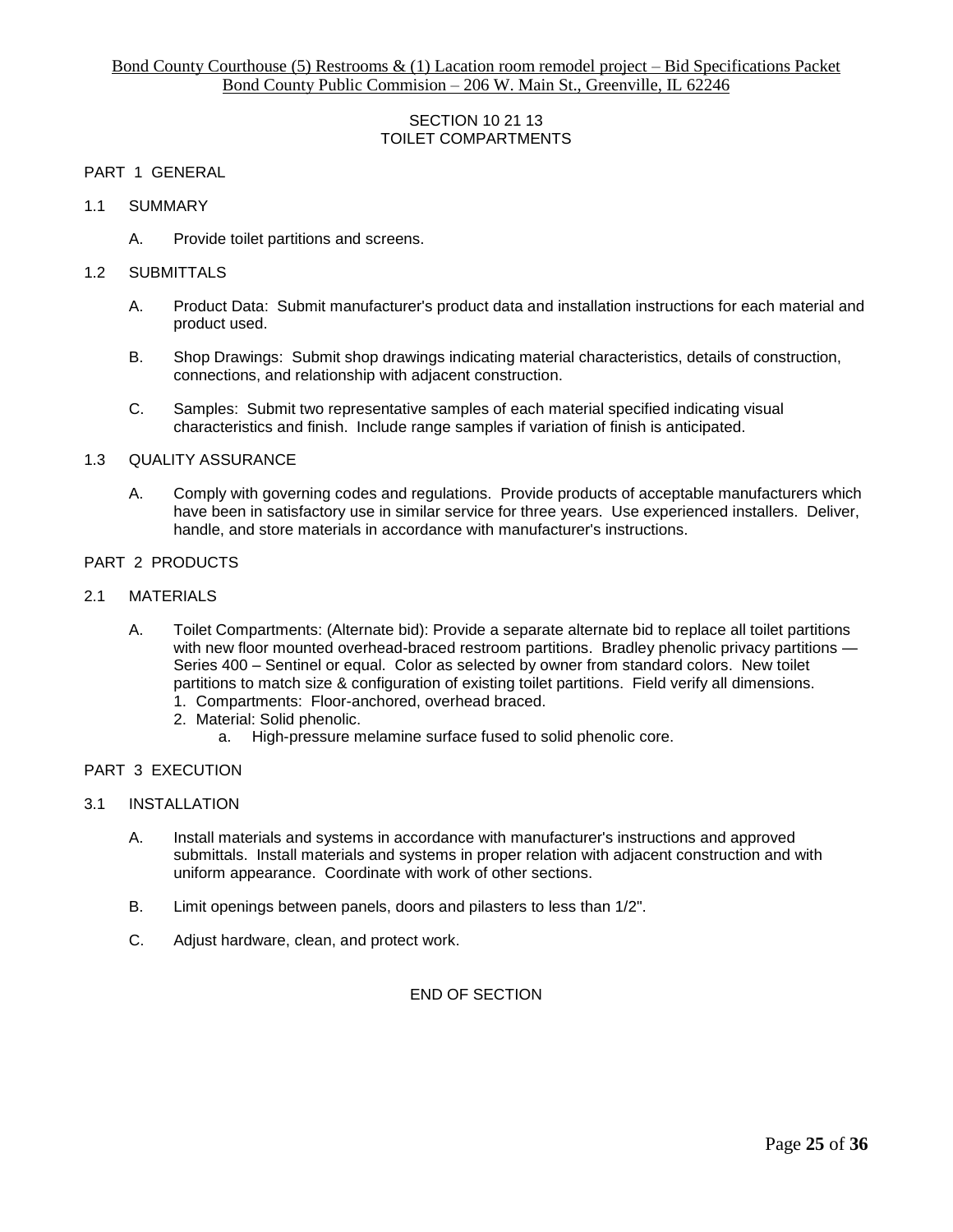#### SECTION 10 28 13 TOILET ACCESSORIES

## PART 1 GENERAL

#### 1.1 SUMMARY

A. Provide toilet accessories.

#### 1.2 SUBMITTALS

A. Product Data: Submit manufacturer's product data and installation instructions for each material and product used.

#### 1.3 QUALITY ASSURANCE

A. Comply with governing codes and regulations. Provide products of acceptable manufacturers, which have been in satisfactory use in similar service for three years. Use experienced installers. Deliver, handle, and store materials in accordance with manufacturer's instructions.

# PART 2 PRODUCTS

#### 2.1 MATERIALS

- A. Toilet Accessories:
	- 1. Accessory: Paper towel dispensers: Merfin # 51060
	- 2. Accessory: Toilet tissue dispensers: Remove & replace existing toilet paper dispensers with similar model. Bobrick Contura series recessed multi-roll toilet tissue dispenser, model # B-4388. 18-8, type-304, 22-gauge stainless steel. Welded construction. Exposed surfaces have satin finish
	- 3. Accessory: Grab bars: Remove existing grab bars. Replace with new ADA compliant grab bars at toilets. Bobrick model # B-5806. Stainless steel, satin finish, surface mount, 1-1/4″ diameter, cover snaps over mounting flange to conceal screws. At each toilet provide (1) 36" horizontal @ rear wall, (1) 42" horizontal @ sidewall, (1) 18" vertical @ sidewall. See grab bar location diagram on cover sheet A0.
	- 4. Accessory: Soap dispensers Deck mounted & sink integral. See drawings.
	- 5. Accessory: Coat hooks. See drawings Keynote #18, sheet A1.
	- 6. Accessory: Baby changing stations. Match existing. Field verify.

#### PART 3 EXECUTION

#### 3.1 INSTALLATION

- A. Install materials and systems in accordance with manufacturer's instructions and approved submittals. Install materials and systems in proper relation with adjacent construction and with uniform appearance. Coordinate with work of other sections.
- B. Restore damaged finishes and test for proper operation. Clean and protect work from damage.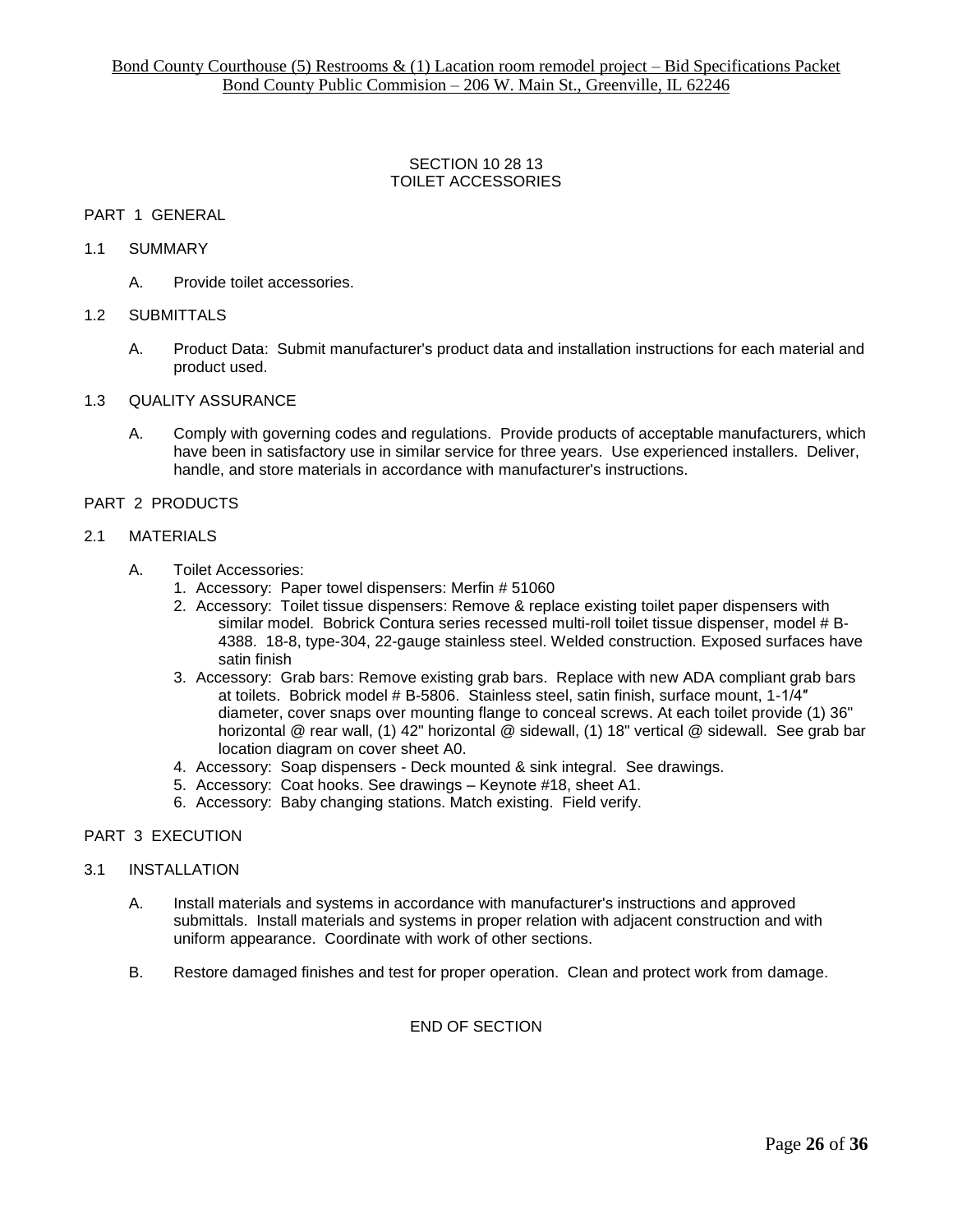## SECTION 22 03 00 PLUMBING FIXTURES

## PART 1 GENERAL

#### 1.1 SUMMARY

A. Provide plumbing fixtures.

#### 1.2 SUBMITTALS

- A. Product Data: Submit manufacturer's product data and installation instructions for each material and product used.
- B. Shop Drawings: Submit shop drawings indicating material characteristics, details of construction, connections, and relationship with adjacent construction.
- C. Operation and Maintenance Data: Submit manufacturer's operation and maintenance data, including operating instructions, list of spare parts and maintenance schedule.

#### 1.3 QUALITY ASSURANCE

- A. Comply with governing codes and regulations. Provide products of acceptable manufacturers, which have been in satisfactory use in similar service for three years. Use experienced installers. Deliver, handle, and store materials in accordance with manufacturer's instructions.
- B. Coordinate with Owner's room uses to provide adequate system for all contract areas.
- C. Coordinate location of plumbing systems to avoid interference with location of structure and other building systems. Notify Owner prior to construction of conflicts, which cannot be resolved.

#### PART 2 PRODUCTS

#### 2.1 MATERIALS

- A. Plumbing Fixtures (1st floor main restrooms by front entry):
	- a. Remove & replace existing toilets with new ADA compliant floor mounted, rear outlet toilets. Kohler Barrington comfort height two-piece elongated chair height toilet model # K-3578-RA or equal. (Provide seat & lid) white color. Toilet flush lever to be on open side of toilet. See drawing sheet A1.
	- b. Remove & replace existing sink & faucet with new ADA compliant fixtures. New sink to be Kohler Greenwich wall-mount bathroom sink model # K-2032-NR-0 (white color) with integral sink mounted soap dispenser or equal. Faucet to be Delta single handle deck mount model # B501LF chrome finish or equal. Protect plumbing pipes below sink. Lavatories shall be mounted with the rim or counter surface no higher than 34" above the finish floor. See drawing sheet A1.
	- c. Remove & replace existing urinal & flush valve with new ADA compliant fixtures. Wallhung type with the rim 17 inches maximum above the finish floor or ground. Urinal shall be 13 1/2 inches deep minimum measured from the outer face of the urinal rim to the back of the fixture. Kohler Dexter urinal model  $#K-5016$ -ET or equal. Color = white. Provide new polished chrome finish manual flush valve. See drawing sheet A1.
- B. Plumbing Fixtures (1st floor lactation room):
	- a. Small electric point-of-use tankless water heater inside of cabinet. Water heater to be electrically hardwired via metal conduit. See detail drawing 7/A2. See specification sheet for water heater info on drawing sheet A2. Plumbing contractor to select water heater size.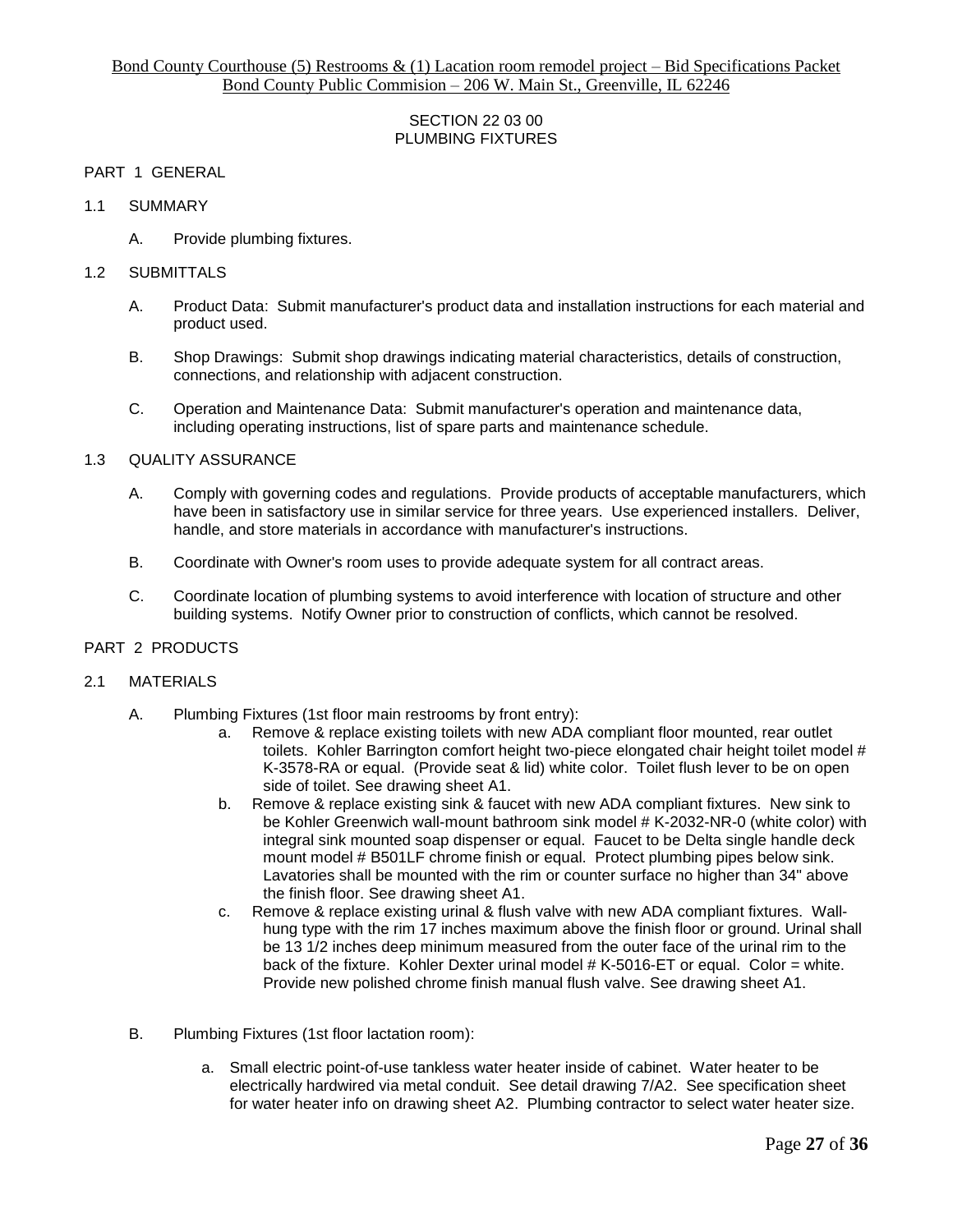- b. Install new ADA compliant counter sink & faucet with knee space below with wood apron to cover plumbing pipes. Faucet to be Delta single handle deck mount model # B501LF chrome finish or equal. Sink to be ADA compliant drop-in vitreous china bathroom sink in white with overflow drain. Lavatories shall be mounted with the rim or counter surface no higher than 34" above the finish floor. See drawing sheet A2.
- C. Plumbing Fixtures (2nd floor judges restroom):
	- a. Remove toilet and replace with new ADA compliant toilet. Plumber to inspect lack of water flow issue at toilet and report issue and possible solution to owner for decision. New ADA compliant toilet to be Mansfield 137-160 Alto elongated front, smart-height, vitreous china, two-piece toilet or equal (provide seat & lid) white color. See drawing sheet A3.
	- b. Remove & replace existing sink & faucet with new ADA compliant fixture. New sink to be Kohler Greenwich wall-mount bathroom sink model # K-2032-NR-0 (white color) with integral sink mounted soap dispenser or equal. Faucet to be Delta single handle deck mount model # B501LF chrome finish or equal. Protect plumbing pipes below sink. Lavatories shall be mounted with the rim or counter surface no higher than 34" above the finish floor. See drawing sheet A3.
- D. Plumbing Fixtures (2nd floor courtroom restrooms):
	- a. Remove & replace existing toilets with new ADA compliant floor mounted, rear outlet toilets. Kohler Barrington comfort height two-piece elongated chair height toilet model # K-3578-RA or equal. (Provide seat & lid) white color. Toilet flush lever to be on open side of toilet. See drawing sheet A4.
	- b. Remove & replace existing sink & faucet with new ADA compliant fixtures. New sink to be Kohler Greenwich wall-mount bathroom sink model # K-2032-NR-0 (white color) with integral sink mounted soap dispenser or equal. Faucet to be Delta single handle deck mount model # B501LF chrome finish or equal. Protect plumbing pipes below sink. Lavatories shall be mounted with the rim or counter surface no higher than 34" above the finish floor. See drawing sheet A4.

# PART 3 EXECUTION

#### 3.1 INSTALLATION

- A. Install materials and systems in accordance with manufacturer's instructions and approved submittals. Install materials in proper relation with adjacent construction and with uniform appearance for exposed work. Coordinate with work of other sections. Comply with applicable regulations and building code requirements.
- B. Support piping properly. Pitch to drain points. Install with pipe expansion loops, mechanical expansion joints, and anchors.
- C. Install shutoff valves on each piece of equipment on both hot and cold water supply.
- D. Clearly label all valves and components.
- E. Sterilize water distribution system. Flush and test all systems for proper operation. Adjust system to prevent water hammer.
- F. Restore damaged finishes. Clean and protect work from damage.
- G. Instruct Owner's personnel in proper operation of systems.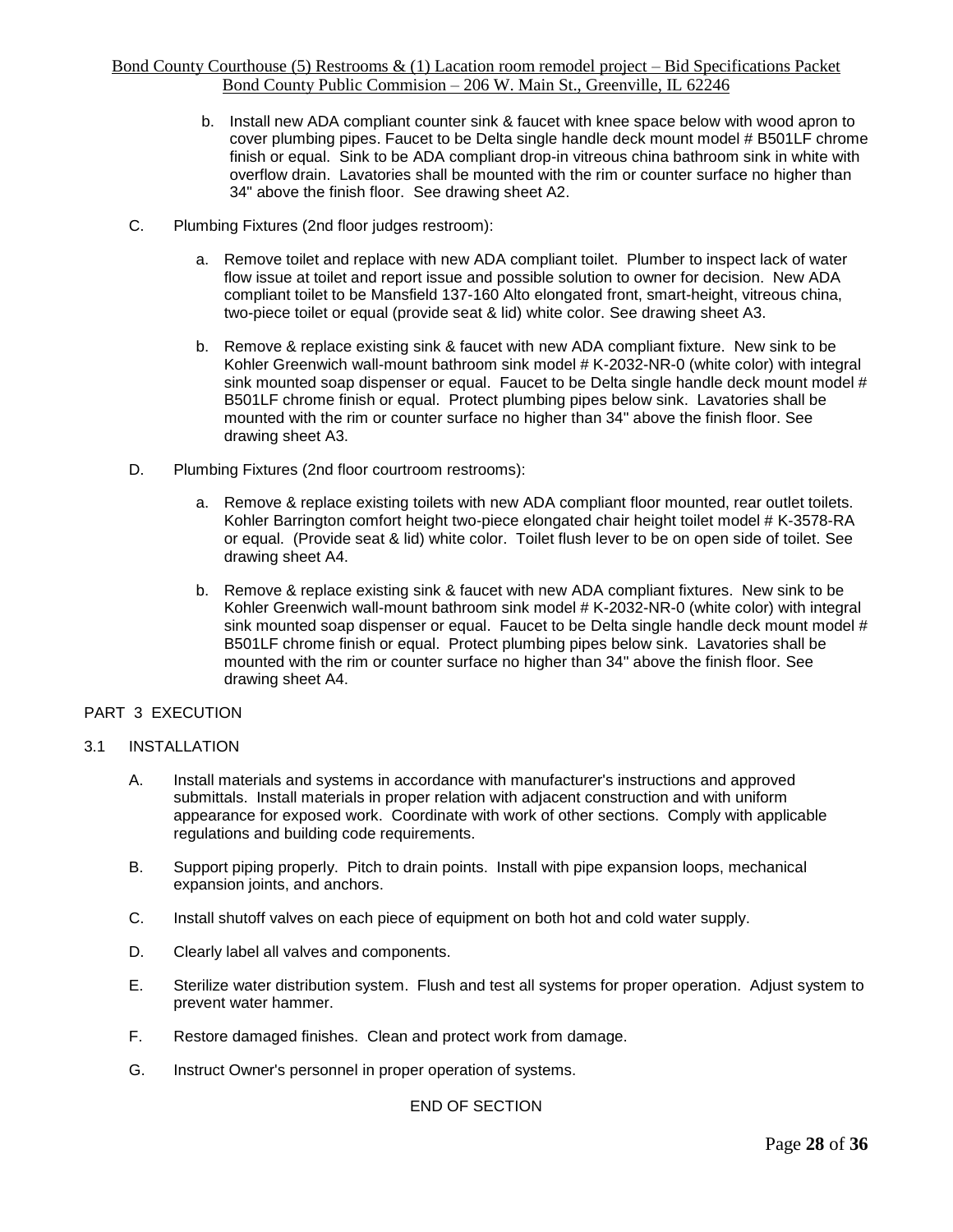## SECTION 22 05 00 COMMON WORK RESULTS FOR PLUMBING

## PART 1 GENERAL

- 1.1 SUMMARY
	- A. Provide common work results for plumbing systems.

## 1.2 SUBMITTALS

- A. Product Data: Submit manufacturer's product data and installation instructions for each material and product used.
- B. Shop Drawings: Submit shop drawings indicating material characteristics, details of construction, connections, and relationship with adjacent construction.
	- 1. Shop drawings shall be prepared and stamped by a qualified engineer licensed in the jurisdiction of the project.
- C. Operation and Maintenance Data: Submit manufacturer's operation and maintenance data, including operating instructions, list of spare parts and maintenance schedule.

## 1.3 QUALITY ASSURANCE

A. Comply with governing codes and regulations. Provide products of acceptable manufacturers, which have been in satisfactory use in similar service for three years. Use experienced installers. Deliver, handle, and store materials in accordance with manufacturer's instructions.

## PART 2 PRODUCTS

#### 2.1 PRODUCTS

- A. Common Work Results for Plumbing:
	- 1. Manufacturers[:QM Drain;](https://www.arcat.com/arcatcos/cos50/arc50113.html)[QuickDrain USA;](https://www.arcat.com/arcatcos/cos45/arc45795.html)[RWC Canada;](https://www.arcat.com/arcatcos/cos53/arc53361.html)[Winters Instruments](https://www.arcat.com/arcatcos/cos53/arc53540.html)[;Zurn Industries](https://www.arcat.com/arcatcos/cos50/arc50102.html)  [LLC.](https://www.arcat.com/arcatcos/cos50/arc50102.html)
	- 2. Application: Locations indicated.
	- 3. Sustainable Design: Utility efficient equipment and fixtures.
	- 4. Sustainable Design: Commissioning.
	- 5. Pipes and Fittings:
		- a. Drawn Temper Copper Pipe and Tube Material: ASTM B 88, Type L.
		- b. Annealed Temper Copper Pipe and Tube Material ASTM B 88, Type K. c. Steel Pipe: ASTM A 53, Schedule 10 black steel pipe.
		- c. Steel Pipe: ASTM A 53, Schedule 10 black steel pipe.<br>d. Steel Pipe: ASTM A 53. Schedule 40 black steel pipe
		- Steel Pipe: ASTM A 53, Schedule 40 black steel pipe.
		- e. Plastic Pipe: ASTM D 2846 CPVC pipe.
		- f. Fittings: Suitable for piping type and service class.
		- g. Joints: Solder, gaskets, grooved mechanical joints, press-seal fittings.
	- 6. Valves: Gate, ball, plug, globe, butterfly, and check valves.
	- 7. Expansion Joints for Piping Systems: 200 percent absorption capacity.
	- 8. Meters and Gages: Temperature and indicator ranges for services required.
	- 9. Supports and Anchors: MSS SP-58.
	- 10. Motors: NEMA MG 1 motors with suitable phase, frequency rating, voltage rating.
	- 11. Mechanical Identification: ASME A13.1 as applicable, color coded.
	- 12. Vibration Control: Pads, isolators, hangers and flexible connectors.

# PART 3 EXECUTION

#### 3.1 INSTALLATION

A. Install materials and systems in accordance with manufacturer's instructions and approved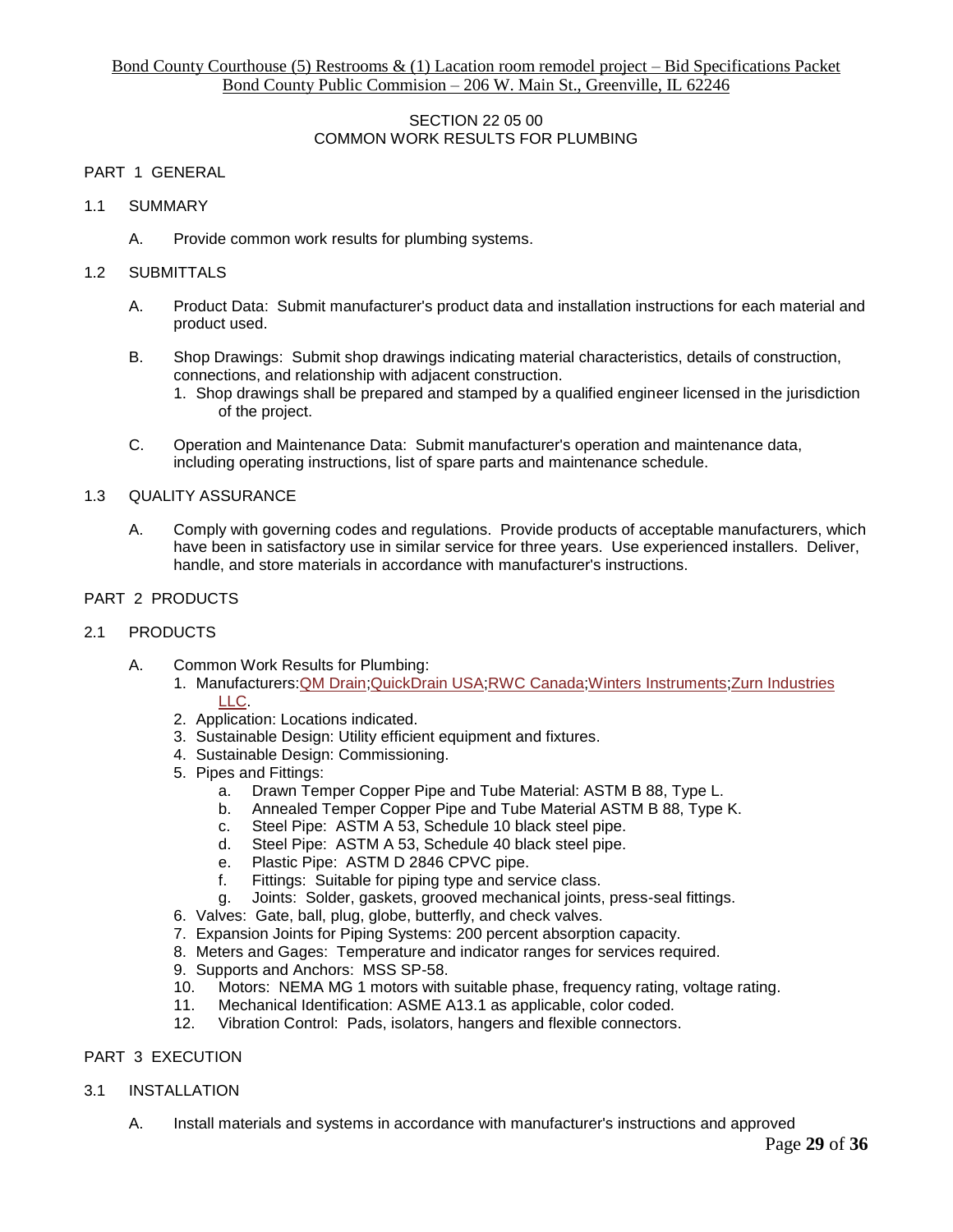submittals. Install materials in proper relation with adjacent construction and with uniform appearance for exposed work. Coordinate with work of other sections. Comply with applicable regulations and code requirements. Provide proper clearances for servicing.

- B. Maintain indicated fire ratings of walls, partitions, ceilings and floors at penetrations. Seal with firestopping to maintain fire rating.
- C. Clearly label and tag all components.
- D. Test and balance all systems for proper operation.
- E. Restore damaged finishes. Clean and protect work from damage.
- F. Instruct Owner's personnel in proper operation of systems.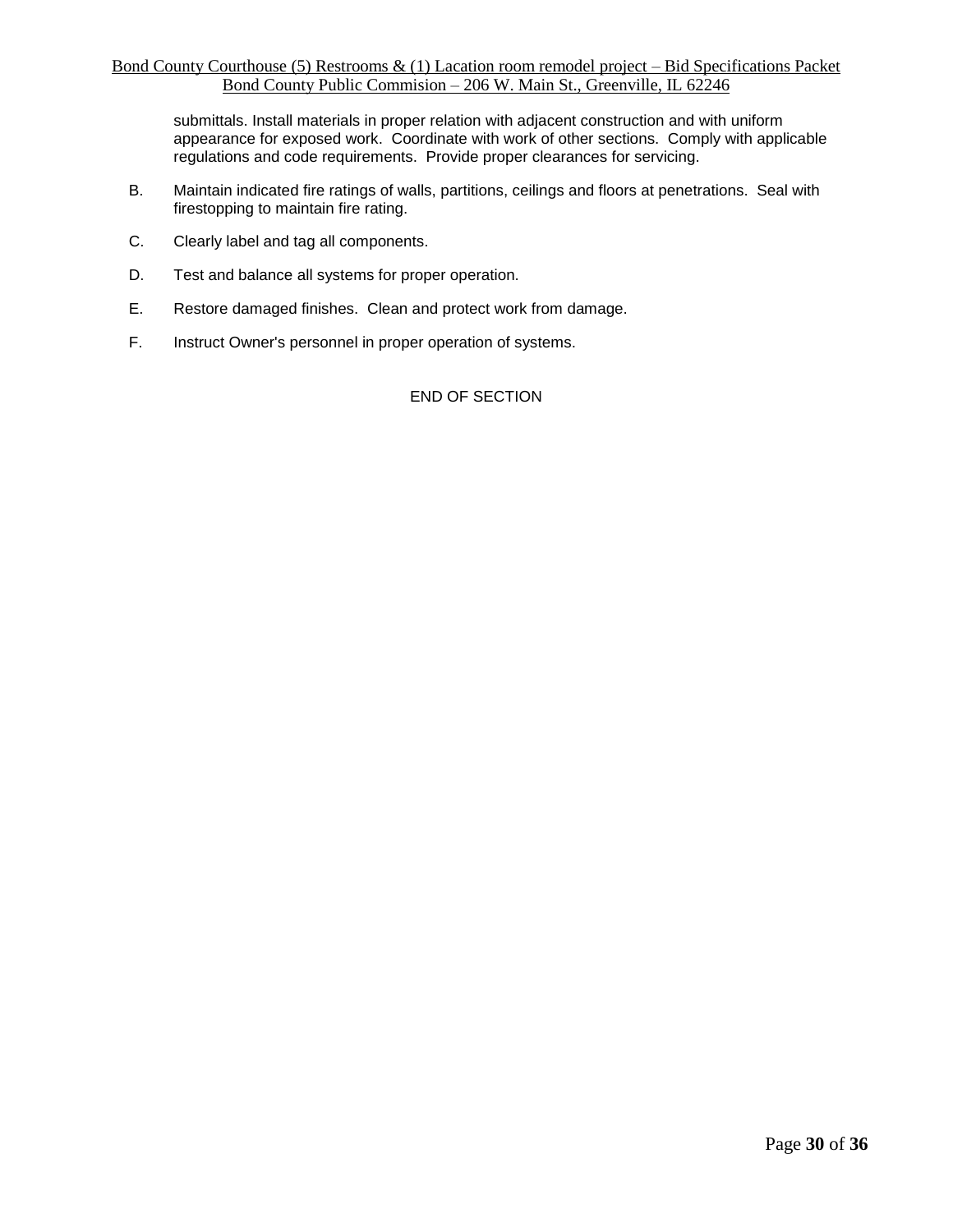## SECTION 23 00 00 HEATING, VENTILATING, AND AIR CONDITIONING

## PART 1 GENERAL

- 1.1 SUMMARY
	- A. Provide heating, ventilating, and air conditioning systems.

## 1.2 SUBMITTALS

- A. Product Data: Submit manufacturer's product data and installation instructions for each material and product used.
- B. Shop Drawings: Submit shop drawings indicating material characteristics, details of construction, connections, and relationship with adjacent construction.
- C. Operation and Maintenance Data: Submit manufacturer's operation and maintenance data, including operating instructions, list of spare parts and maintenance schedule.

## PART 2 PRODUCTS

## 2.1 MATERIALS

- A. Heating, Ventilating, and Air Conditioning:
	- 1. 1st floor main restrooms by front entry (Drawing sheet A1):
		- a. Replace existing in-line exhaust fans in both men's & women's restrooms with new 150 cfm in-line exhaust fans. New exhaust fans to be tied into light switch. Existing exhaust fan ductwork is located above existing ceiling and exits out south exterior wall. Verify new exhaust fans can fit through existing ceiling access panel opening (approximately 15" x 15").
		- b. Provide new electric base board heaters in both men's & women's restrooms. Raywall 2900C series electric baseboard heater model # E2915-072C. Wattage = 1500, 120v, phase-1, 12.5 amps, finish = bronze color (verify w/ owner), accessories = DSW, inbuilt thermostat.
	- 2.  $2^{nd}$  floor courtroom restrooms (Drawing sheet A4):
		- a. Provide new in-line minimum 50 cfm exhaust fan in each restroom. Exhaust to extend to rubber flat roof above. Field verify exact routing / location. New exhaust fan to be tied into light switch.

## PART 3 EXECUTION

#### 3.1 INSTALLATION

- A. Install materials and systems in accordance with manufacturer's instructions and approved submittals. Install materials in proper relation with adjacent construction and with uniform appearance for exposed work. Coordinate with work of other sections. Comply with applicable regulations and building code requirements.
- B. Support piping properly. Pitch to drain points. Install with pipe expansion loops, mechanical expansion joints, and anchors.
- C. Install shutoff valves on each piece of equipment on both hot and cold water supply.
- D. Install ductwork in accordance with SMACNA recommendations. Seal duct seams with sealer. Provide splitters and balancing dampers. Provide fire dampers and automatic smoke and fire dampers where required. Provide flexible connectors and inlet and discharge connections. Clean before testing and balancing.
- E. Clearly label and tag all components.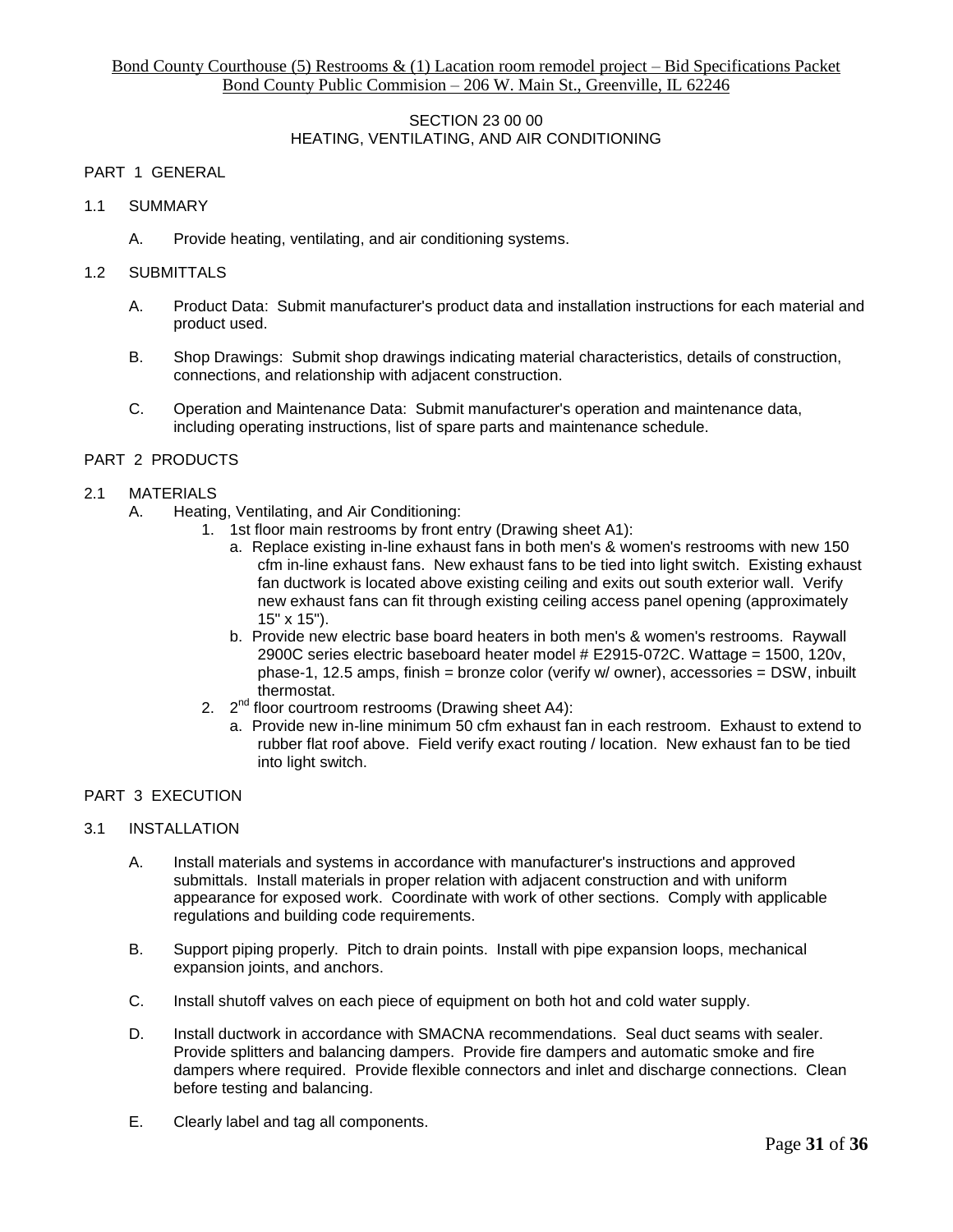- F. Test and balance all systems for proper operation.
- G. Restore damaged finishes. Clean and protect work from damage.
- H. Instruct Owner's personnel in proper operation of systems.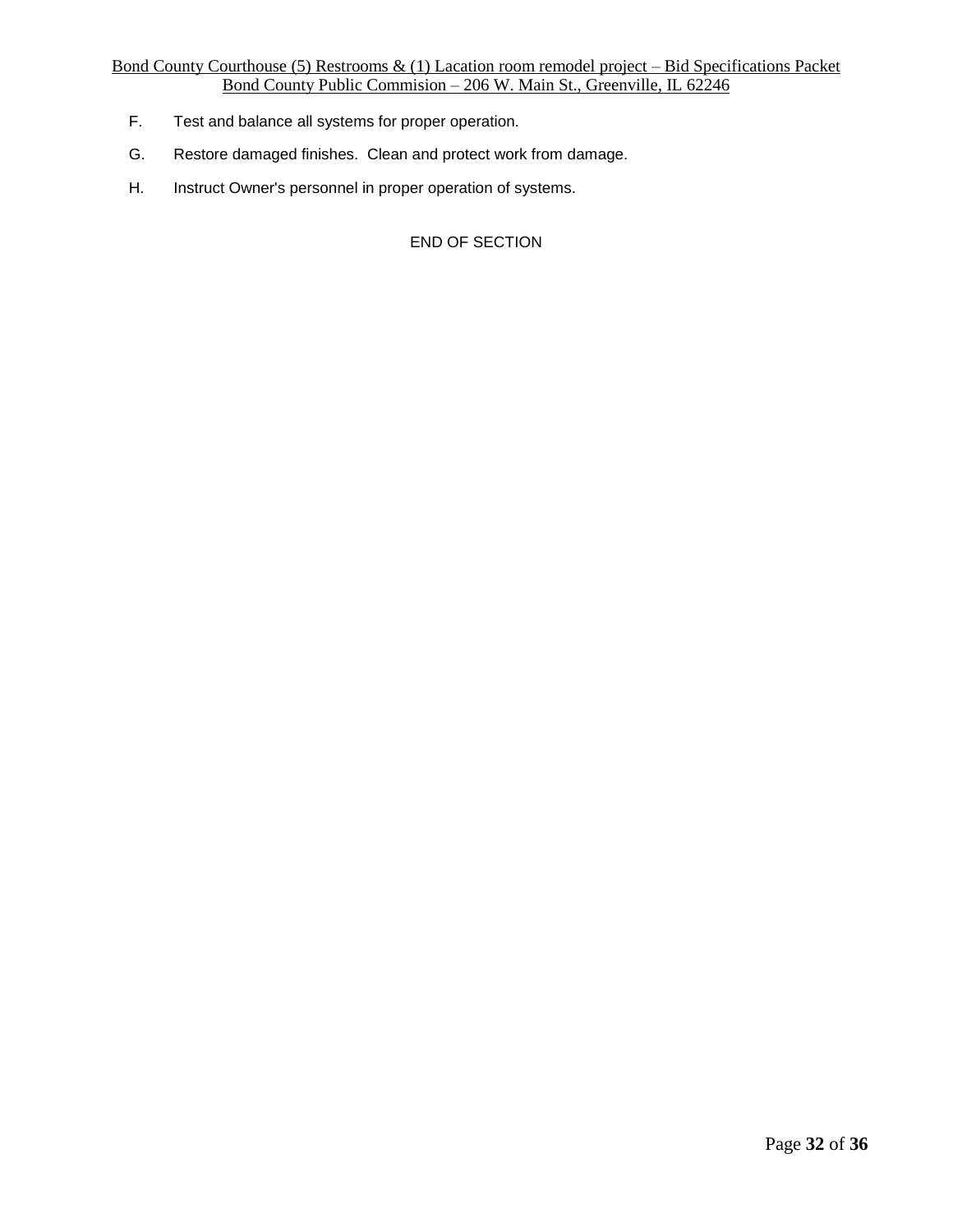## SECTION 26 05 00 COMMON WORK RESULTS FOR ELECTRICAL

## PART 1 GENERAL

- 1.1 SUMMARY
	- A. Provide common work results for electrical systems.

## 1.2 SUBMITTALS

- A. Product Data: Submit manufacturer's product data and installation instructions for each material and product used.
- B. Shop Drawings: Submit shop drawings indicating material characteristics, details of construction, connections, and relationship with adjacent construction.
	- 1. Shop drawings shall be prepared and stamped by a qualified engineer licensed in the jurisdiction of the project.
- C. Operation and Maintenance Data: Submit manufacturer's operation and maintenance data, including operating instructions, list of spare parts and maintenance schedule.

## 1.3 QUALITY ASSURANCE

A. Comply with governing codes and regulations. Provide products of acceptable manufacturers which have been in satisfactory use in similar service for three years. Use experienced installers. Deliver, handle, and store materials in accordance with manufacturer's instructions.

## PART 2 PRODUCTS

#### 2.1 MATERIALS

- A. Common Work Results for Electrical:
	- 1. Manufacturers[:FSR Inc.;](https://www.arcat.com/arcatcos/cos40/arc40389.html)[Seton Identification Products.](https://www.arcat.com/arcatcos/cos35/arc35456.html)
	- 2. Application: Locations indicated.
	- 3. Sustainable Design: Utility efficient equipment and fixtures.
	- 4. Sustainable Design: Commissioning.
	- 5. Medium-Voltage Cables:
		- a. Single and Multiple Conductor Types: UL 1072.
		- b. Cable: Cross-linked polyethylene, XLP, insulated, NEMA WC 7.
		- c. Cable: Ethylene propylene rubber, EPR, insulated, NEMA WC 8.
		- d. Conductors: Class B stranded, annealed copper.<br>e. Conductors: Class B stranded. aluminum
		- Conductors: Class B stranded, aluminum.
		- f. Cable Jacket: PVC.
		- g. Cable Jacket: PVC extruded over metal armor.
		- h. Cable Jacket: Cross-linked polyolefin.
		- i. Metallic Shielding: Copper shielding tape.
		- j. Metallic Shielding: Solid copper wires.<br>k. Cable Voltage Rating: 15 kV phase to
		- Cable Voltage Rating: 15 kV phase to phase.
		- l. Insulation Thickness: Corresponding to referenced standard.
		- m. Circuit Identification: Color-coded tape.
		- n. Three-Conductor Cable Assembly: Shield conductors with grounding conductor.
		- o. Type MC Cable Armor: Aluminum interlocked armor.
		- p. Type MC Cable Armor: Galvanized steel interlocked armor.<br>q. Splices, Terminations, Kits, Cable Seals. Junctions: Suitable
		- Splices, Terminations, Kits, Cable Seals, Junctions: Suitable for service.
		- r. Arc-Proofing Materials: UL fireproofing intumescent tape.
		- s. Fault Indicators: Manual reset fault indicator to clamp to cable sheath.
	- 6. Low-Voltage Cables: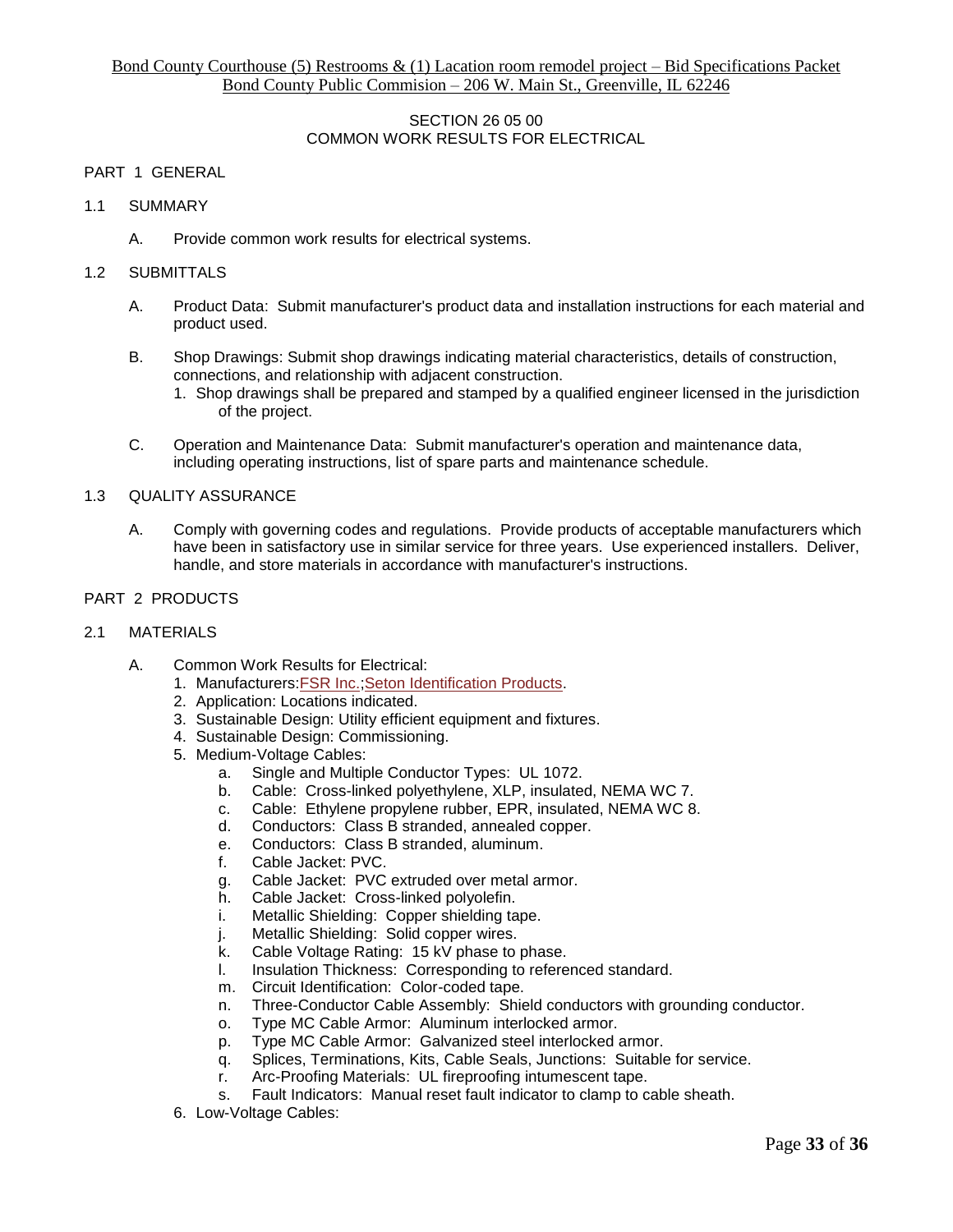- a. Armored Cable: UL Types AC.
- b. Metal-Clad Cable in Cable Trays: UL Type MC.
- c. Nonmetallic-Sheathed Cable for Lighting Wiring: UL Type NM and NMC.
- d. Aboveground Service Entrance Cable: UL Type SE.
- e. Underground Service Entrance Cable: UL Type USE.
- f. Underground Feeder and Branch-Circuit Cable: UL Type UF.
- g. Portable Cord for Flexible Pendant Leads to Outlets and Equipment: UL Type S.
- h. Control/Signal Transmission Media: Single conductor coaxial type.
- i. Flat Cabling System for Power Under Carpet Tile: Factory-laminated assembly.
- j. Flat Cabling System for Tel/Data Transmission Under Carpet Tile: Flat cable.
- k. Fiber Optic Cables: Single channel low-loss glass type.
- l. 7.Wire Components:
- m. Conductors, No. 10 AWG and Smaller: Solid.
- n. Conductors, No. 8 AWG and Larger: Stranded.
- o. Insulation: THW, THHN/THWN or XHHW as applicable.
- p. Jackets: Factory-applied nylon or PVC.
- 
- q. Conductor Material: Copper.<br>r. Conductor Material: Connerr. Conductor Material: Copper-clad aluminum.
- Conductor Material: Aluminum.
- 7. Metal Conduit and Tubing:
	- a. Rigid Aluminum Conduit: ANSI C80.5.
	- b. Rigid Steel Conduit: ANSI C80.1.
	- c. Intermediate Steel Conduit: UL 1242.<br>d. PVC Coated Rigid Steel Conduit and F
	- d. PVC Coated Rigid Steel Conduit and Fittings: ANSI C80.1, NEMA RN 1.<br>e. Electrical Metallic Tubing (EMT) and Fittings: ANSI C80.3.
	- Electrical Metallic Tubing (EMT) and Fittings: ANSI C80.3.
	- f. PVC Coated Electrical Metallic Tubing and Fittings: ANSI C80.3, NEMA RN 1.
	- g. Flexible Metal Conduit: UL 1 aluminum.
	- h. Flexible Metal Conduit: UL 1 zinc-coated steel.
	- i. Liquidtight Flexible Metal Conduit and Fittings: UL 360.
- 8. Nonmetallic Conduit and Ducts:
	- a. Electrical Nonmetallic Tubing (ENT): NEMA TC 13.
	- b. Rigid Nonmetallic Conduit (RNC): NEMA TC 2 and UL 651, PVC.
	- c. Underground PVC and ABS Plastic Utilities Duct: NEMA TC 6.
	- d. PVC and ABS Plastic Utilities Duct Fittings: NEMA TC 9.
	- e. Liquidtight Flexible Nonmetallic Conduit and Fittings: UL 1660.
- 9. Boxes and Fittings:
	- a. Cabinet Boxes: UL 50, sheet steel, NEMA 1.
	- b. Pull and Junction Boxes: UL 50, steel boxes.
	- c. Metal Outlet, Device and Small Wiring Boxes: UL 514A and OS 1.<br>d. Nonmetallic Outlet, Device and Small Wiring Boxes: NEMA OS 2.
	- Nonmetallic Outlet, Device and Small Wiring Boxes: NEMA OS 2.
- 10. Raceway Accessory Materials:
	- a. Conduit Bodies: NEC requirements.
	- b. Wireways: NEC requirements.
	- c. Surface Raceways, Metallic: Galvanized steel, with snap-on covers.
	- d. Surface Raceways, Nonmetallic: Rigid PVC, UL 94.
- 11. Cable Trays:
	- a. Materials: Mill galvanized steel.
	- b. Materials: Hot-dip galvanized steel.
	- c. Materials: PVC-coated steel.
	- d. Configuration: Ladder type, trough-type, solid-bottom type, channel type.
	- e. Covers: Solid type, louvered type, and ventilated-hat type.
- 12. Components: Suitable for service.
	- a. Cables, conduit, and tubing.
	- b. Grounding and bonding devices.
	- c. Hangers and supports.
	- d. Raceways, boxes, and cabinets.<br>e. Cable trays.
	- Cable trays.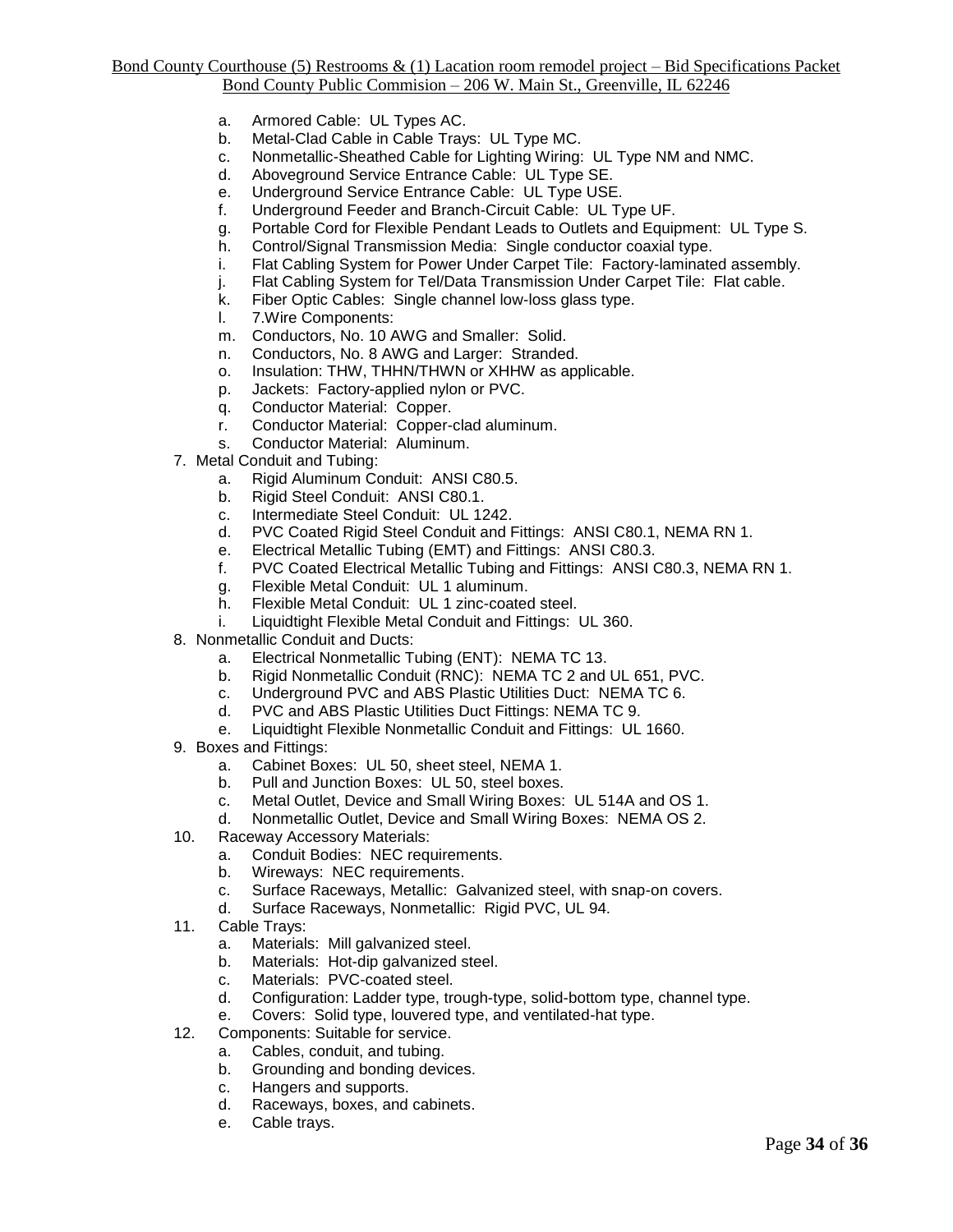- f. Vibration and seismic controls.
- g. Identification devices and warning labels.
- h. Service entrance components.

# PART 3 EXECUTION

- 3.1 INSTALLATION
	- A. Install materials and systems in accordance with manufacturer's instructions and approved submittals. Install materials in proper relation with adjacent construction and with uniform appearance for exposed work. Coordinate with work of other sections. Comply with applicable regulations and code requirements. Provide proper clearances for servicing.
	- B. Maintain indicated fire ratings of walls, partitions, ceilings and floors at penetrations. Seal with firestopping to maintain fire rating.
	- C. Clearly label and tag all components.
	- D. Test and balance all systems for proper operation.
	- E. Restore damaged finishes. Clean and protect work from damage.
	- F. Instruct Owner's personnel in proper operation of systems.